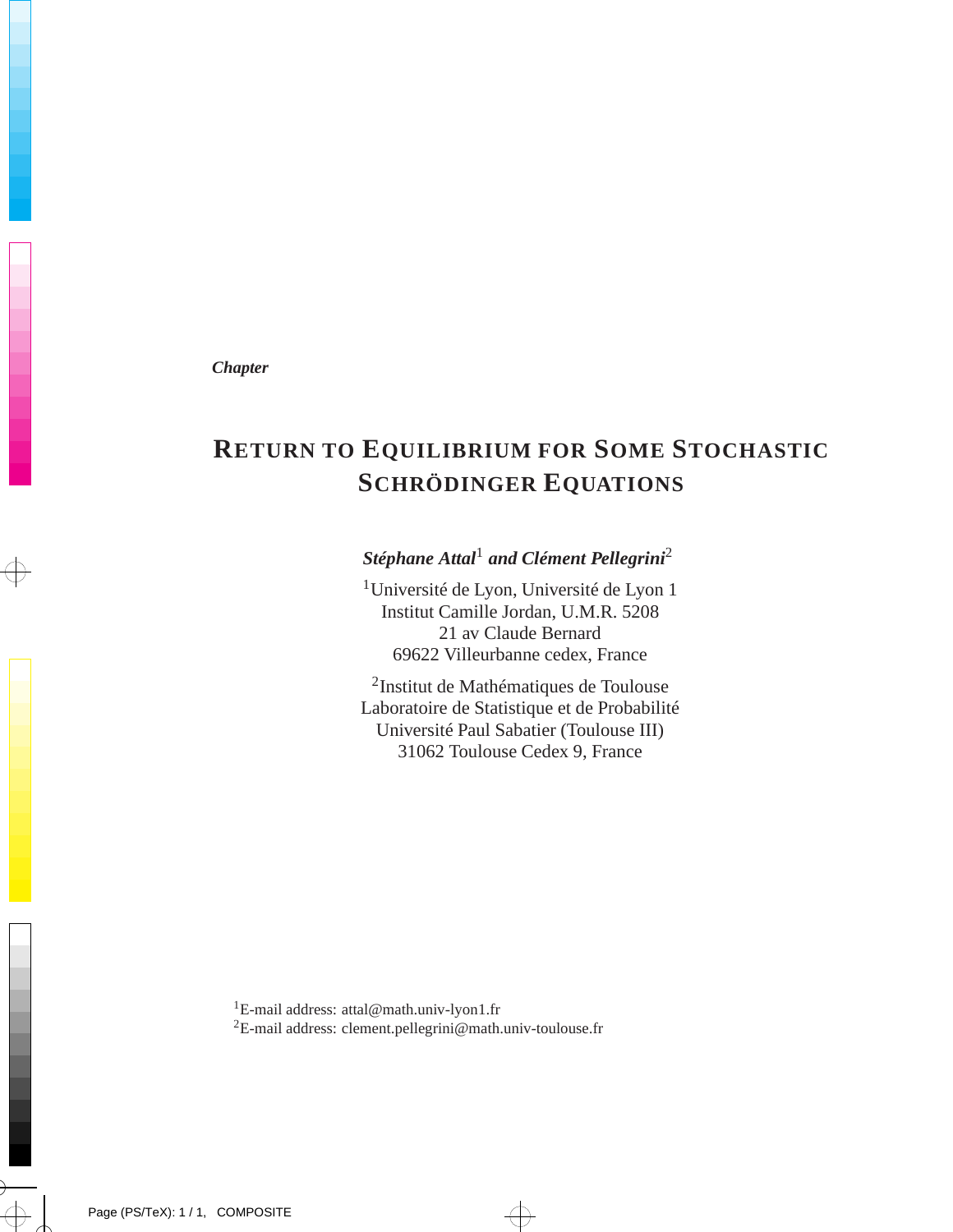In: Book Title Editor: Editor Name, pp. 1[-27](#page-25-0)

## **ABSTRACT**

The principle of "indirect continuous measurement" in "open quantum system theory" is usually described by non-usual types of stochastic differential equations. These equations are called "stochastic Schrödinger equations" and their solutions are called "quantum trajectories". Physically, they describe the random evolution of the state of a quantum system undergoing indirect quantum measurement (such models are widely used in quantum optics, quantum computing and quantum information theory). In this chapter, we consider a physically realistic discrete-time setup for two-level quantum systems and we present the theory of "discrete quantum trajectories". These discrete trajectories are Markov chains which can be expressed as solutions of "discrete-time" stochastic differential equations". In particular, these equations appear as time discretization of "stochastic Schrödinger equations". Going to the continuous-time limit, we justify the stochastic Schrödinger equations associated to the two-level systems. Within this approach, we obtain two different types of behaviors described either by jump-type or diffusive-type stochastic differential equations. Finally we investigate the large time behavior of the solutions and we prove return to equilibrium properties for the associated physical models.

**PACS: A**MS Subject Classification:

**Keywords**: stochastic Schrödinger equations, stochastic differential equations, diffusion, Poisson random measure, weak convergence of stochastic differential equations, quantum measurement, quantum trajectory.

 $\rightarrow$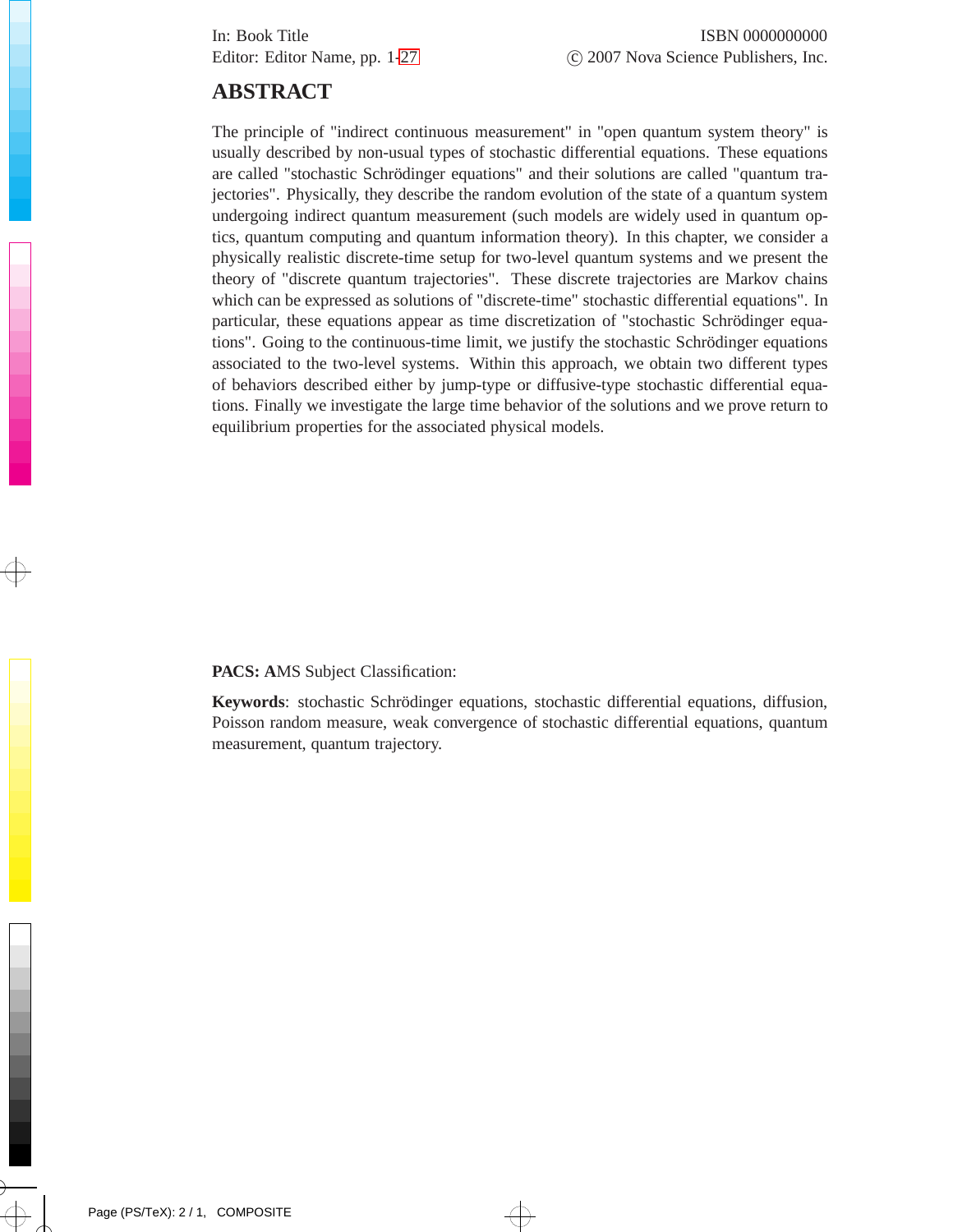## **1. Introduction**

Recent experiments of continuous measurement in quantum mechanics (Haroche's team in particular), or more precisely in quantum optics, have put into evidence the random evolution of the state of a quantum open system [\[25,](#page-26-0) [26\]](#page-26-1). In particular, one has experimentally observed "quantum jumps". These experiments allow to study the evolution of a quantum system interacting with some environment. They are based of the principle of indirect measurement on the environment, in order not to perturb the evolution of the small system [\[8,](#page-25-1) [12,](#page-25-2) [20,](#page-26-2) [22,](#page-26-3) [23,](#page-26-4) [33,](#page-27-0) [34\]](#page-27-1).

The stochastic models attached to these phenomenons are described by stochastic differential equations, called "Stochastic Schrödinger Equations" or also "Belavkin Equations" [\[6–](#page-25-3)[13,](#page-26-5) [15,](#page-26-6) [20,](#page-26-2) [22](#page-26-3)[–24,](#page-26-7) [33,](#page-27-0) [34\]](#page-27-1). Their solutions are called "quantum trajectories", they describe the evolution of the state of the small open quantum system. The stochastic differential equations which are usually obtained in this context are of two different types. Either they are of "jump-type":

<span id="page-2-0"></span>
$$
d\rho_t = L(\rho_t)dt + \left(\frac{\mathcal{I}(\rho_t)}{Tr[\mathcal{I}(\rho_t)]} - \rho_t\right)\left(d\tilde{N}_t - Tr[\mathcal{I}(\rho_t)]dt\right).
$$
\n(1)

where  $\tilde{N}_t$  is a stochastic counting process with stochatic intensity  $\int_0^t Tr[\mathcal{I}(\rho_s)]ds$ . The operator *L* corresponds to a Lindblad type operator and the operator *J* describes the evolution of the system during the quantum jumps. This equation describes experiments which are called "direct photon detection" (observation of the photon emission by an atom excited by a laser).

Or it can be an equation of diffusive type:

<span id="page-2-1"></span>
$$
d\rho_t = L(\rho_t)dt + \left(C\rho_t + \rho_t C^* - \text{Tr}[(C + C^*)\rho_t]\rho_t\right) dWt,
$$
\n(2)

where  $W_t$  is a standard Brownian motion. In quantum optics, this equation describes experiments called "Heterodyne or Homodyne detection".

More complex models are described by jump-diffusion stochastic differential equations which are mixing of the two previous types [\[15,](#page-26-6) [32\]](#page-27-2).

In the usual literature, obtaining and justifying rigorously these equations makes use of Quantum Filtering Theory [\[7,](#page-25-4) [10,](#page-25-5) [12,](#page-25-2) [19\]](#page-26-8). It is the quantum probability version of the usual filtering technics, it makes use of fine quantum stochastic calculus and heavy von Neumann algebra theory. Others approaches are based on classical probability and use of instrumental process and notion of a posteriori state [\[9,](#page-25-6) [11,](#page-25-7) [15,](#page-26-6) [29\]](#page-27-3).

A maybe more intuitive and more physical approach for these equations is to start from a discrete-time procedure, that is, repeated quantum interactions with measurement of the environment ( [\[2,](#page-25-8) [3,](#page-25-9) [16](#page-26-9)[–18,](#page-26-10) [35\]](#page-27-4)). Then one obtains the stochastic Schrödinger equations by passing to the limit to a continuous-time model [\[30,](#page-27-5) [31\]](#page-27-6).

In this chapter, we come back and apply results obtained in [\[30\]](#page-27-5) and [\[31\]](#page-27-6), in which Belavkin equations are obtained with this approach. Here, we obtain the description of the stochastic Schrödinger equations for a two level system in contact with a spin chain. We adapt the result of [\[30\]](#page-27-5) and [\[31\]](#page-27-6) in order to describe the quantum trajectories in terms of wave function (in [\[30\]](#page-27-5) and [\[31\]](#page-27-6), the stochastic equations for the evolution of density

 $\rightarrow$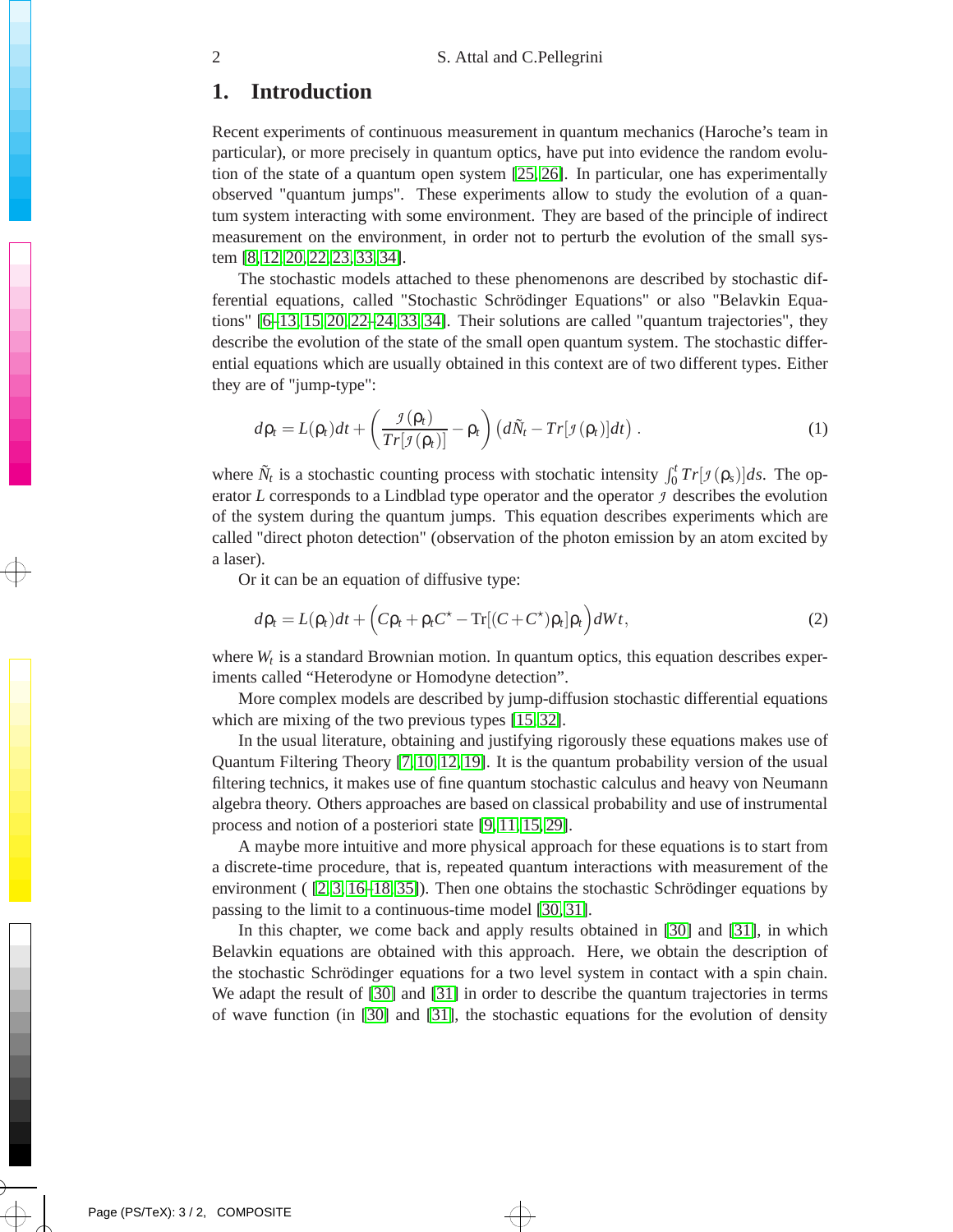matrices have been derived from the approximation procedure). Next, for a special model, we show a property of return to equilibrium of the solution.

The chapter is structured as follows. Section 2 is devoted to the presentation of the model of quantum repeated interactions and quantum repeated measurements, that is the model of "discrete quantum trajectory" . In Section 3, we present the passage to the limit from discrete quantum trajectories to continuous quantum trajectories for two level systems. In parallel, we present the result of existence and uniqueness of the solutions<sup>[1](#page-3-0)</sup> of equations ([1](#page-2-0)) and ([2](#page-2-1)). Next we concentrate on the property of return to equilibrium.

## **2. Discrete-Time Quantum Trajectories**

In this section we describe the physical model and the mathematical setup of indirect repeated quantum measurements. We describe the evolution of the small system undergoing successive measurements through the "discrete quantum trajectories".

#### **2.1. Repeated Quantum Interactions**

The physical situation is the following. A quantum system, with state space  $H<sub>S</sub>$  (often called *small system* for it is in general finite-dimensional and/or small compared to the environment) is undergoing repeated interactions with a chain of quantum systems  $\otimes_{\mathbb{N}^*} \mathcal{H}$ . This is to say that we consider an environment which is made up of a sequence of identical copies of a quantum system, each with state space  $H$ . Each piece  $H$  of the environment is going to interact, one after the other, with the small system  $H<sub>S</sub>$ . This interaction lasts for a time duration  $\tau$  and is driven by a total Hamiltonian  $H_{\text{tot}}$  on  $H_S \otimes H$ . Hence, each interaction is described by the unitary operator

$$
U=e^{-i\tau H_{\text{tot}}}
$$

on  $H_S \otimes H$ . In the Schrödinger picture, if  $\rho$  denotes any initial state on the tensor product  $H_S \otimes H$  then the evolution of the state after this interaction is given by:

$$
\rho\mapsto U\,\rho\,U^*\,.
$$

After this interaction, the systems  $H_S$  and  $H_S$  stop interacting together, the system  $H_S$  comes to meet a second copy of *H* and they interact together in the same way as before (that is, with following the same unitary operator  $U$ ). And so on... the small system interacts repeatedly with each of the independent copies of *H* .

Let us develop the mathematical framework which allows describing these repeated quantum interactions. We follow the setup of the article [\[3\]](#page-25-9), in which these models and their continuous limit were first introduced.

 $\rightarrow$ 

<span id="page-3-0"></span><sup>&</sup>lt;sup>1</sup>This question is not straightforward since the coefficients, defining the equations, are not Lipschitz. Furthermore the equation [\(1\)](#page-2-0) is ill defined: in expression [\(1\)](#page-2-0), the driving process depends on the solution that it is supposed to drive. Hence the notion of solution is not immediate. In particular, the existence of  $(\rho_t)$  relies on the existence of  $(\tilde{N}_t)$  and reciprocally.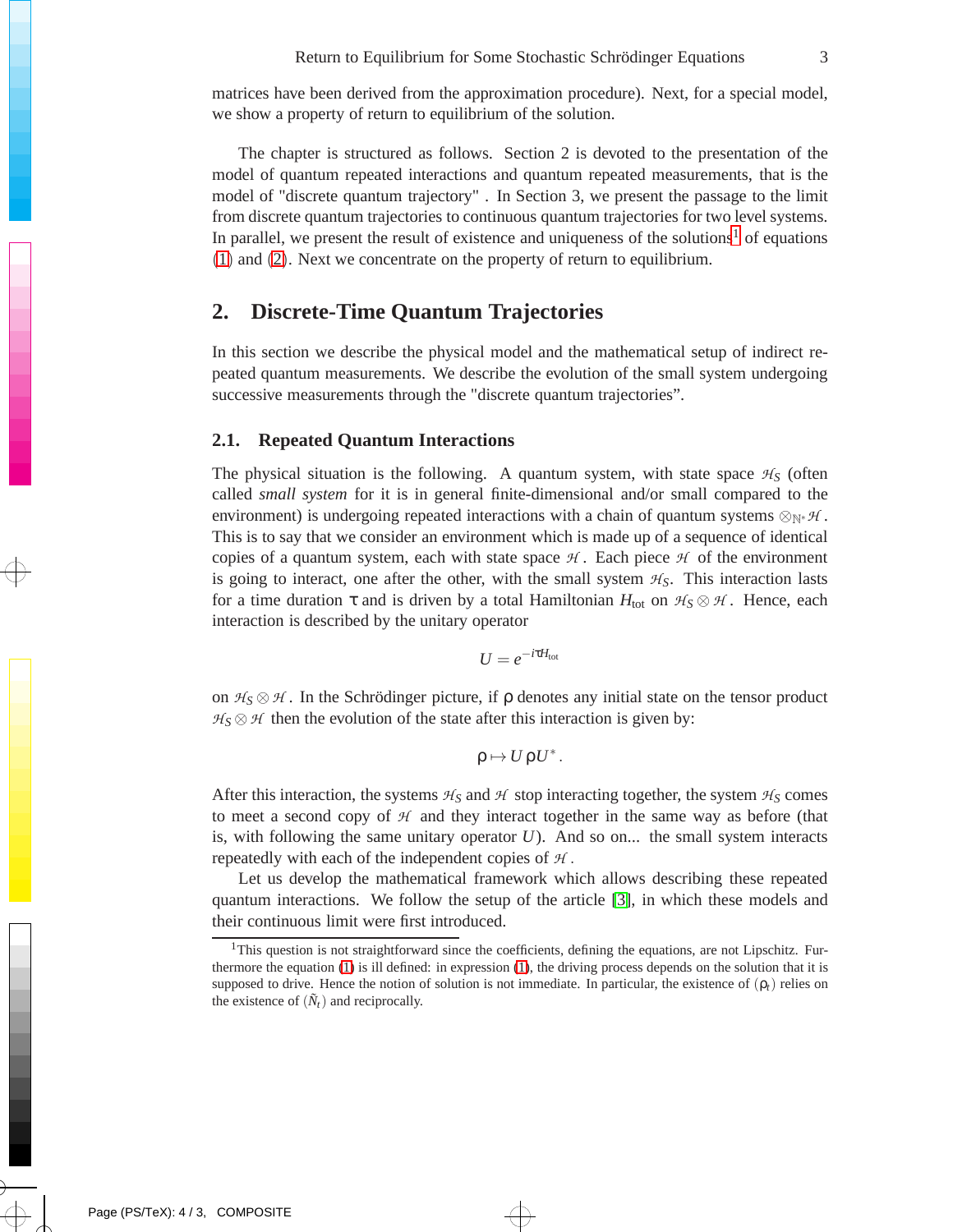The state space describing the whole game is

$$
\Gamma = \mathcal{H}_S \otimes \bigotimes_{k \in \mathbb{N}^*} \mathcal{H}_k, \tag{3}
$$

where each  $H_k$  is a copy of the Hilbert space  $H$ . We have to be clear about what the above *countable* tensor product means:

$$
T\Phi = \bigotimes_{k \in \mathbb{N}^*} \mathcal{H}_k.
$$

Recall that a countable tensor product of Hilbert spaces can only be defined with respect to a choice of a particular unit vector  $u_k$  in each copy  $H_k$  (the so-called the *stabilizing sequence* of the countable tensor product). In our case, we assume that  $H_k$  is finite dimensional and we choose an orthonormal basis

$$
\{X^i; \, i \in \mathcal{K} \cup \{0\}\}
$$

where  $\mathcal{N}$  is a set of the form  $\{1, \ldots N\}$ , which is the same for each  $\mathcal{H}_k$ . A particular role is played by the vector  $X^0$  which has to be considered as a reference vector for the system  $H$ , as we choose the stabilizing sequence to be  $u_k = X^0$  for all *k*.

Denote by  $X_k^i$  the basis vector  $X^i$  but leaving in the *k*-th copy  $H_k$  of  $H$ . Then an Hilbertian orthonormal basis of  $T\Phi$  is given by all the tensor products  $\otimes_k v_k$  where all the vectors  $v_k$  are equal to  $X_k^0$ , except for a finite number of them which might be equal to some  $X_k^{i_k}$ ,  $i_k \in \mathcal{N}$ . This stands for a definition of the countable tensor product  $T\Phi = \otimes_{k \in \mathbb{N}^*} \mathcal{H}_k$ .

The repeated quantum interaction setup is based on two elements: the time length τ and the Hamiltonian  $H_{\text{tot}}$  which describes each basic interaction. Consider the unitary operator  $U = \exp(-i\tau H_{tot})$  acting on  $H_S \otimes H$  and consider the unitary operator  $U_k$  on  $\Gamma$  which acts as *U* on  $H_S \otimes H_k$  and which acts like the identity operator on the other copies  $H_{k'}$ . This operator  $U_k$  describes the effect of the  $k$ -th interaction.

The unitary operator

$$
V_k=U_k\ldots U_1
$$

describes the effect of the *k* first interactions. Indeed, if ρ is any initial state on Γ, then

$$
V_k \, \rho \, V_k^*
$$

is the state of the whole system (small system + environment) after *k* interactions.

Define the elementary operators  $a_j^i$ ,  $i, j \in \mathcal{K} \cap \{0\}$  on *H* by

$$
a_j^i X^k = \delta_{i,k} X^j.
$$

It is useful for further computations to notice that in Dirac notation  $a_j^i = |X^j\rangle\langle X^i|^2$  $a_j^i = |X^j\rangle\langle X^i|^2$ . We denote by  $a_j^i(n)$  their natural ampliation to  $T\Phi$  acting on the *n*-th copy of  $H$  only.

 $\rightarrow$ 

<span id="page-4-0"></span><sup>&</sup>lt;sup>2</sup>These are the usual "bra-ket" notations in quantum mechanics. The term  $|X\rangle$  represent the vector *X* in the underlying Hilbert space. The term  $\langle Y|$  represent the linear form which acts as  $\langle Y|(|X\rangle) = \langle Y, X \rangle$  where  $\langle , \rangle$  corresponds to the scalar product. This way, we have  $|X^j\rangle\langle X^i|(X)\rangle = \langle X^i, X\rangle |X^j\rangle$ , for all vectors  $|X\rangle$ . In particular the operator  $|X\rangle\langle X|$  corresponds to the orthogonal projector on the space generated by *X*.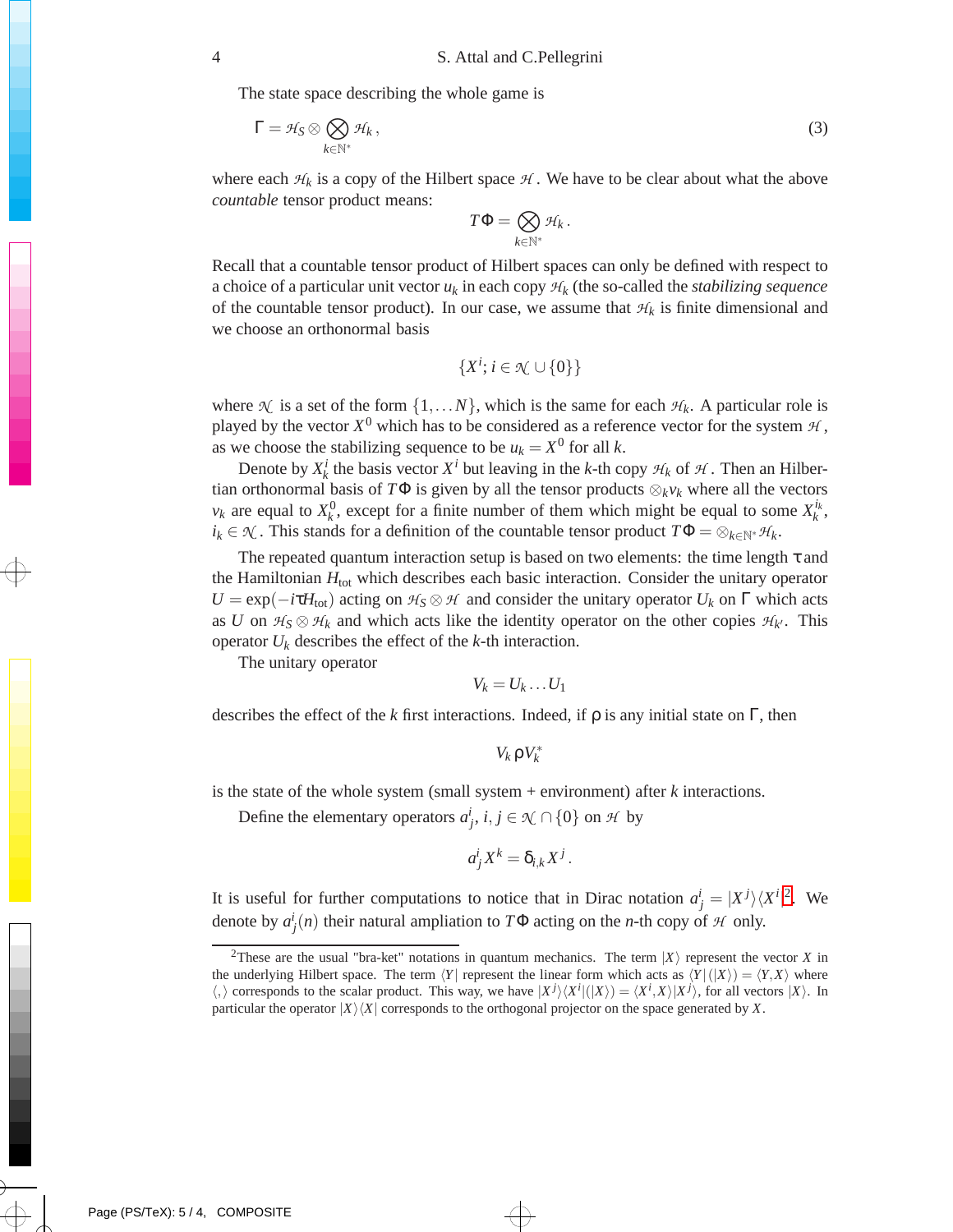Clearly, *U* can always be written as

$$
U=\sum_{i,j\in\mathcal{K}\cup\{0\}}U^i_j\otimes a^i_j
$$

for some operators  $U_j^i$  on  $\mathcal{H}_0$  such that:

$$
\sum_{k\in\mathcal{K}\cup\{0\}} (U_i^k)^* U_j^k = \sum_{k\in\mathcal{K}\cup\{0\}} U_j^k (U_i^k)^* = \delta_{i,j} I.
$$

With this representation for  $U$ , it is clear that the operator  $U_n$ , representing the *n*-th interaction, is given by

$$
U_n=\sum_{i,j\in\mathcal{K}\cup\{0\}}U_j^i\otimes a_j^i(n).
$$

With these notations, the sequence  $(V_n)$  of unitary operators describing the *n* first repeated interactions can be represented as follows:

$$
V_{n+1} = U_{n+1} V_n
$$
  
= 
$$
\sum_{i,j \in \mathcal{K} \cup \{0\}} U_j^i \otimes a_j^i (n+1) V_n.
$$

But, inductively, the operator  $V_n$  acts only on the *n* first sites of the chain  $T\Phi$ , whereas the operators  $a_j^i(n+1)$  act on the  $(n+1)$ -th site only. Hence they commute. In the following, we shall drop the  $\otimes$  symbols, identifying operators like  $a^i_j(n+1)$  with  $I_{\mathcal{H}_0} \otimes a^i_j(n+1)$ , the operator  $U_j^i$  with  $U_j^i \otimes I_{T\Phi}$ , etc. This gives finally

$$
V_{n+1} = \sum_{i,j \in \mathcal{K} \cup \{0\}} U_j^i V_n a_j^i (n+1).
$$
 (4)

On *T*Φ, one vector plays a particular role, the vector

$$
\Omega=\otimes_k X^0_k.
$$

For any bounded operator *K* on  $\Gamma$ , we define the operator  $\mathbb{E}_0[K]$  on  $\mathcal{H}_S$  as the unique operator on  $H_S$  such that, for all trace-class operator  $\rho$  on  $H_S$  we have

$$
\mathrm{Tr}_{\mathcal{H}_S}(\rho\,\mathbb{E}_0[K])=\mathrm{Tr}_{\Gamma}\left(\left(\rho\otimes |\Omega\rangle\langle\Omega|\right)K\right).
$$

That is,  $\mathbb{E}_0[K]$  is the partial trace of *K* with respect to the state  $|\Omega\rangle\langle\Omega|$  on  $T\Phi$ .

We then have the following fundamental action of the repeated interactions, when restricted to the small system.

**Theorem 1** (cf [\[3\]](#page-25-9)). The effect of the repeated interaction dynamics when restricted to  $H_S$ *is given as follows. For all observable X on*  $H_S$ *, for all n*  $\in$  N, we have

$$
\mathbb{E}_0[V_n^*(X \otimes I)V_n] = L^n(X),
$$

*where L is a completely positive map on H<sup>S</sup> whose Krauss decomposition is*

$$
L(X) = \sum_{i \in \mathcal{K}} (U_i^0)^* X U_i^0.
$$

Any (discrete) semigroup  $(L^n)$  of completely positive maps can be obtained this way.

Page (PS/TeX): 6 / 5, COMPOSITE

 $\rightarrow$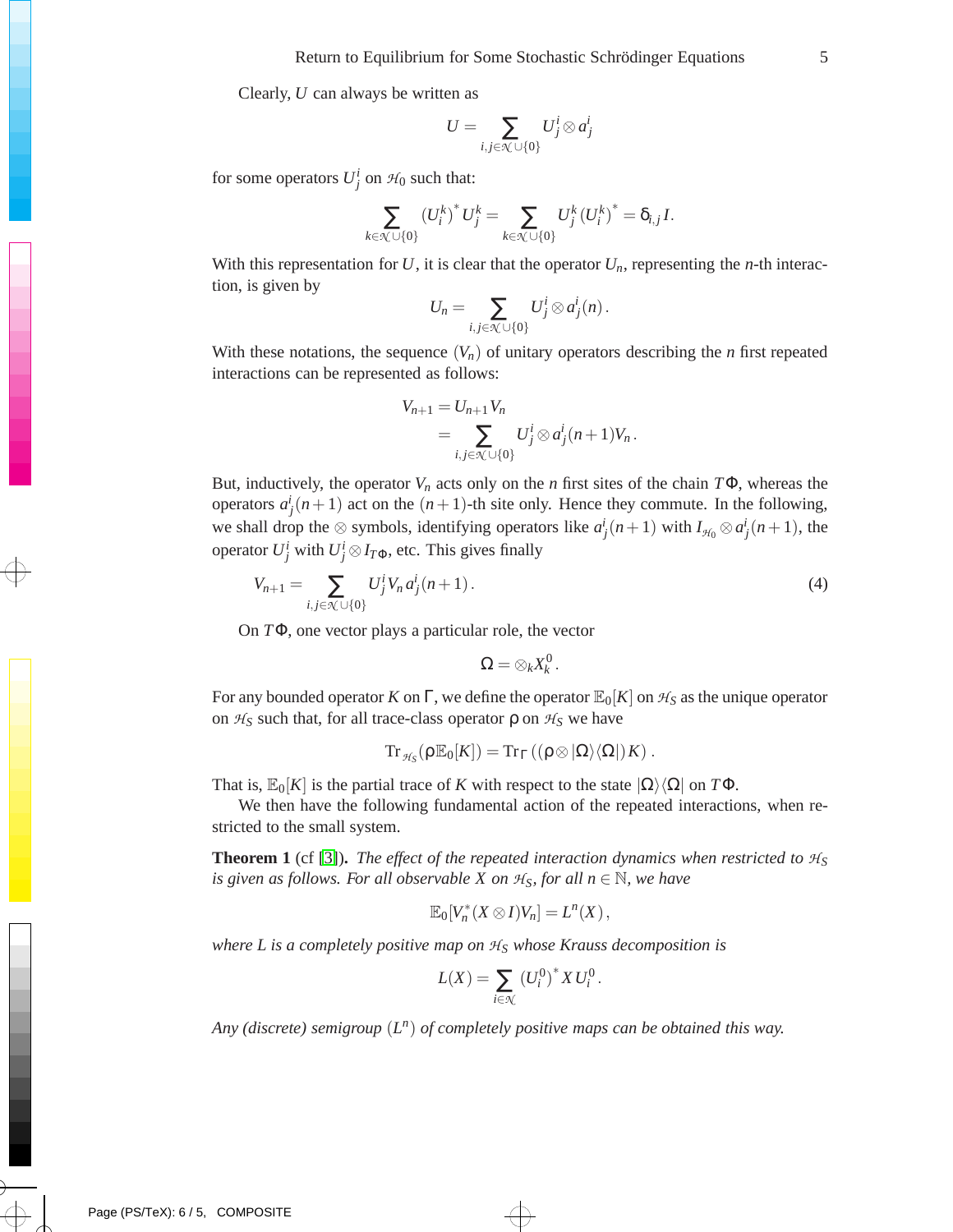Note that the completely positive map *L* defined above acts on observables. It also induces a completely positive "dual map"  $L^*$  acting on states as follows:

$$
L^*(\rho) = \sum_{i \in \mathcal{K}} U_i^0 \rho (U_i^0)^*
$$
 (5)

and which satisfies

$$
Tr(\rho L(X)) = Tr(L^*(\rho)X)
$$

for all state ρ and all bounded operator *X* on *HS*. Recall the usual notion of partial trace defined as follows.

**Definition-Theorem 1.** *Given any state* <sup>α</sup> *on a tensor product H* <sup>⊗</sup>*K , then there exists a unique state* η *on H which is characterized by the property:*

$$
\mathrm{Tr}\left[\eta X\right]=\mathrm{Tr}\left[\alpha(X\otimes I)\right],
$$

*for all*  $X \in \mathcal{B}(\mathcal{H})$ *. The state*  $\eta$  *is denoted by*  $Tr_{\mathcal{K}}(\alpha)$  *and is called the partial trace of*  $\eta$  with respect to *K .*

With these notations we have the following result.

<span id="page-6-0"></span>**Theorem 2.** *For every state*  $\rho$  *on*  $H_S$  *and all*  $n \in \mathcal{N}$  *we have* 

$$
\mathrm{Tr}_{T\Phi}(V_n(\rho \otimes |\Omega\rangle\langle\Omega|)V_n^*) = (L^*)^n(\rho).
$$

**Proof:** We have, for all *X* bounded operator on *HS*,

$$
Tr((L^*)^n(\rho)X) = Tr(\rho L^n(X))
$$
  
= Tr(\rho \mathbb{E}\_0[V\_n^\*(X \otimes I)V\_n])  
= Tr((\rho \otimes |\Omega\rangle\langle\Omega|) V\_n^\*(X \otimes I)V\_n)  
= Tr(V\_n(\rho \otimes |\Omega\rangle\langle\Omega|) V\_n^\*(X \otimes I))  
= Tr(Tr\_{T\Phi}(V\_n(\rho \otimes |\Omega\rangle\langle\Omega|) V\_n^\*) X).

This proves the announced result.

#### **2.2. Repeated Quantum Measurements**

We now somehow consider a more complicated procedure. After each interaction is finished, the piece  $H_k$  of environment which has just finished to interact with  $H_s$  is undergoing a quantum measurement of one of its observables. The random result of this quantum measurement will give some information on the state of the whole system and in particular on the state of *HS*. The so-called quantum trajectory is the random process we obtain this way, by looking at the knowledge we have of the state of  $H<sub>S</sub>$  after each measurement.

Let  $A$  be any observable on  $H$ , with spectral decomposition

$$
A=\sum_{j=1}^p\lambda_jP_j,
$$

Page (PS/TeX): 7 / 6, COMPOSITE

 $\rightarrow$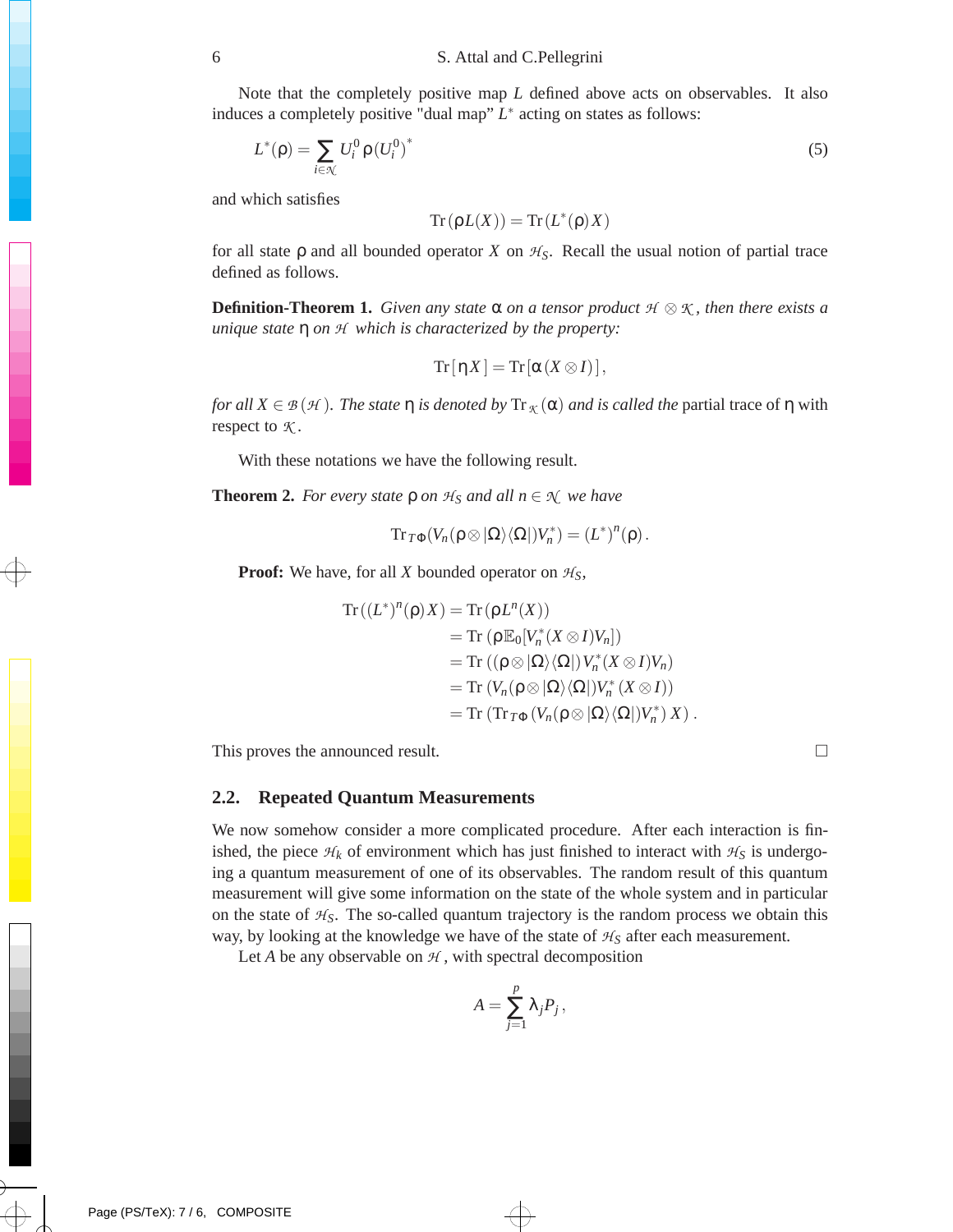the  $\lambda_i$ 's being the eigenvalues, the  $P_i$ 's being the eigenprojectors. We consider the natural ampliations of *A* which defines an observable on  $\Gamma$  by making *A* acting on the *k*-th site  $H_k$ only:

$$
A^{k} = \bigotimes_{j=0}^{k-1} I \otimes A \otimes \bigotimes_{j\geq k+1} I
$$
  
= 
$$
\bigotimes_{j=0}^{k-1} I \otimes \left(\sum_{j=1}^{p} \lambda_{j} P_{j}\right) \otimes \bigotimes_{j\geq k+1} I
$$
  
= 
$$
\sum_{j=1}^{p} \lambda_{j} P_{j}^{k},
$$

with obvious notations.

As a consequence, if  $\rho$  is the state of  $\Gamma$  then a quantum measurement of the observable  $A^k$  gives the values  $\lambda_j$  with probability:

$$
P[\text{to observe }\lambda_j] = Tr[\rho P_j^k], \ \ j \in \{1,\ldots,p\}.
$$

If we have observed the eigenvalue  $\lambda_j$  for the observable  $A^k$ , the new sate of the system is

$$
\rho_j = \frac{P_j^k \rho P_j^k}{Tr[\rho P_j^k]}
$$

.

This principle is the so-called "von Neumann projection postulate". Now, if we perform another measurement of the observable  $A^k$  we obtain  $P$ [to observe  $\lambda_j$ ] = 1. As a consequence, a naive repeated measurement operation gives no information on the evolution of the system. The repeated measurement procedure has to be combined with the repeated interaction procedure in order to give non-trivial informations on the behavior of the system.

The quantum repeated measurement principle is the combination of the measurement principle and the repeated quantum interactions. Physically, this means that each copy  $H_k$ of *H* interacts with  $H_S$  and we perform a measurement of  $A^k$  on  $H_k$  after it has interacted with  $H<sub>S</sub>$ . After each measurement we have a new (random) state of the whole system, given by the projection postulate. This is the so-called *discrete quantum trajectory*.

More precisely, the initial state on  $\Gamma$  is chosen to be of the form

$$
\mu=\rho\otimes\bigotimes_{j\geq 1}\eta_j,
$$

where  $\rho$  is any state on  $H_0$  and each  $\eta_i = \eta$  is a reference state on  $H$ . We denote by  $\mu_k$  the state representing the new state after the *k* first interactions, that is,

$$
\mu_k=V_k\mu V_k^*.
$$

Let us now define the probabilistic framework in order to describe the effect of the successive measurements. We put  $\Omega = \{1, \ldots, p\}$  and on  $\Omega^{\mathbb{N}}$  we define the cylinders of size *k*:

$$
\Lambda_{i_1,\ldots,i_k}=\{\omega\in\Omega^{\mathbb{N}}/\omega_1=i_1,\ldots,\omega_k=i_k\}\,.
$$

 $\rightarrow$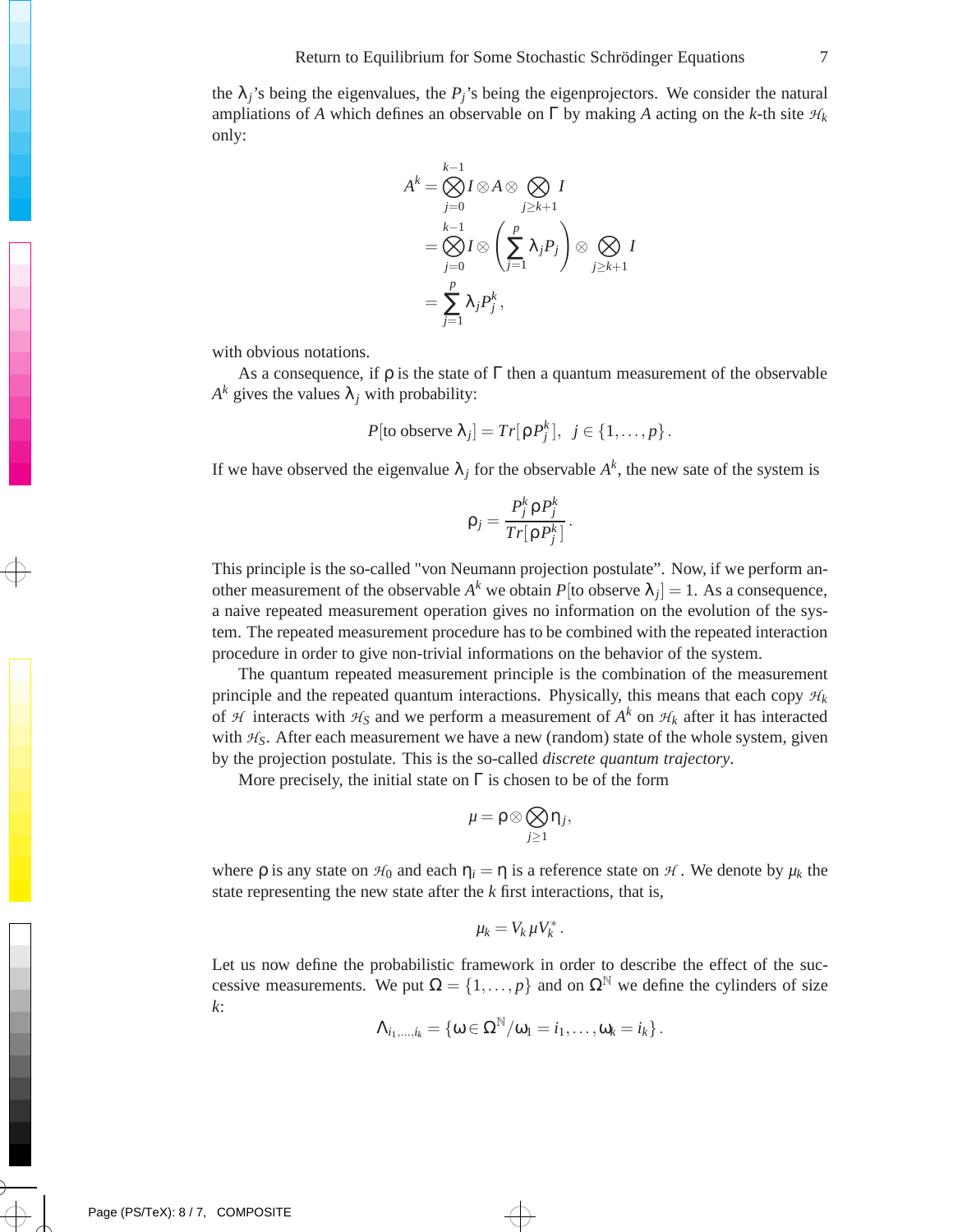We endow  $\Omega^{\mathbb{N}}$  with the  $\sigma$ -algebra  $\mathcal F$  generated by all these sets, this is the *cylinder*  $\sigma$ *algebra*. Note that for all *j*, the unitary operator  $U_j$  commutes with all the projectors  $P_i^k$ such that  $k < j$ . Hence, the state of the system after  $k$  interactions and  $k$  measurements which have given the respective values  $\lambda_{i_1}, \ldots, \lambda_{i_k}$  is (up to normalization by the trace)

$$
P_{i_k}^k U_k \dots P_{i_1}^1 U_1 \mu(U_1)^* P_{i_1}^1 \dots (U_k)^* P_{i_k}^k =
$$
  
=  $P_{i_k}^k \dots P_{i_1}^1 U_k \dots U_1 \mu(U_1)^* \dots (U_k)^* P_{i_1}^1 \dots P_{i_k}^k$   
=  $P_{i_k}^k \dots P_{i_1}^1 \mu_k P_{i_1}^1 \dots P_{i_k}^k$ ,

where we have used that  $U_k$  commutes with any  $P_{k'}$  such that  $k' \neq k$ .

We denote by  $\tilde{\mu}(i_1,\ldots,i_k)$  the quantity

$$
P_{i_k}^k \ldots P_{i_1}^1 \mu_k P_{i_1}^1 \ldots P_{i_k}^k.
$$

By the Kolmogorov Consistency Theorem we can define a probability measure *P* on  $(\Omega^{\mathbf{N}}, \mathcal{F})$  only by specifying

$$
P[\Lambda_{i_1,\ldots,i_k}]=Tr[\tilde{\mu}(i_1,\ldots,i_k)].
$$

We also define a random sequence of states on  $\Gamma$  by

$$
\tilde{\rho}^k(.) : \Omega^N \longrightarrow \mathcal{B}(\Gamma) \n\omega \longmapsto \tilde{\rho}_k(\omega_1 \dots \omega_k) = \frac{\tilde{\mu}(\omega_1 \dots \omega_k)}{Tr[\tilde{\mu}(\omega_1 \dots \omega_k)]}.
$$

This random sequence of states is our discrete quantum trajectory and the operator  $\tilde{\rho}^k(i_1,\ldots,i_k)$  represents the state of the system, after having observed the results  $\lambda_{i_1},\ldots,\lambda_{i_k}$ for the *k* first measurements. This fact is made precise in the following proposition.

**Proposition 1.** Let  $(\tilde{\rho}_k)$  be the above random sequence of states we have, for all  $\omega \in \Omega^{\mathbb{N}}$ 

$$
\tilde{\rho}_{k+1}(\omega) = \frac{P_{\omega_{k+1}}^{k+1} U_{k+1} \tilde{\rho}_k(\omega) (U_{k+1})^* P_{\omega_{k+1}}^{k+1}}{\text{Tr} \left[ \tilde{\rho}_k(\omega) (U_{k+1})^* P_{\omega_{k+1}}^{k+1} U_{k+1} \right]}.
$$

This proposition is obvious but summarizes the quantum repeated measurement principle. The sequence  $\tilde{\rho}_k$  is the quantum trajectory, showing up the effect of the successive measurements on Γ. The following theorem is an easy consequence of the previous proposition.

<span id="page-8-0"></span>**Theorem 3.** *The sequence*  $(\tilde{p}^n)_n$  *is a Markov chain, valued in the set of states of* Γ. *It is described as follows:*

$$
P\left[\tilde{\rho}^{n+1}=\mu\,|\,\tilde{\rho}^n=\theta_n,\ldots,\tilde{\rho}^0=\theta_0\right]=P\left[\tilde{\rho}^{n+1}=\mu\,|\,\tilde{\rho}^n=\theta_n\right].
$$

*If*  $\tilde{\rho}^n = \theta_n$  *then*  $\tilde{\rho}^{n+1}$  *takes one of the values:* 

$$
\frac{P_i^{n+1}U_{n+1}\theta_n (U_{n+1})^* P_i^{n+1}}{\operatorname{Tr}\left[U_{n+1}\theta_n (U_{n+1})^* P_i^{n+1}\right]}, i=1,\ldots,p,
$$

*with probability*  $\text{Tr} \left[ U_{n+1} \theta_n (U_{n+1})^* P_i^{n+1} \right]$ .

Page (PS/TeX): 9 / 8, COMPOSITE

 $\rightarrow$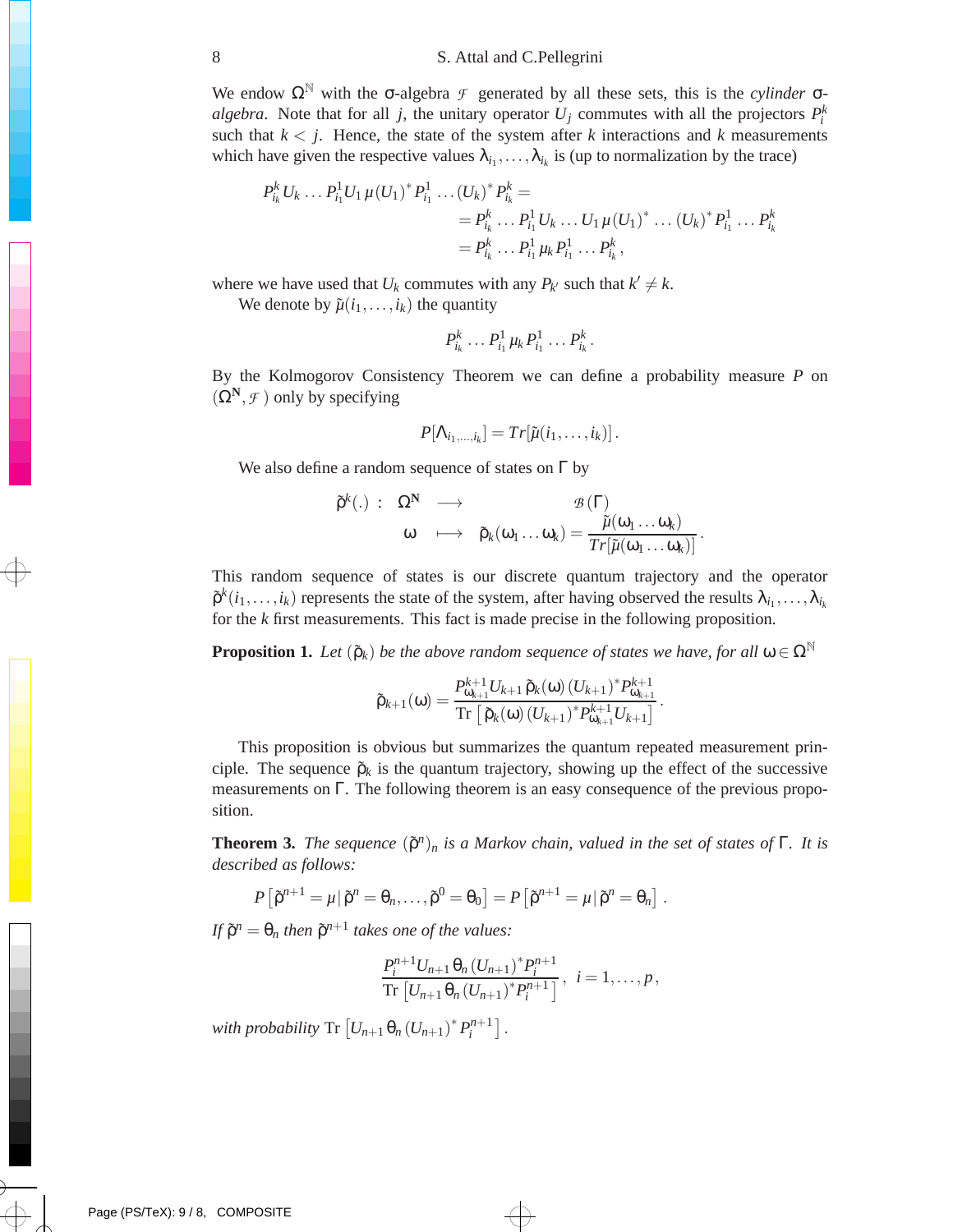The most interesting behavior of the Markov chain of states above is obtained when one restricts it to the small system *HS*. This way we obtain a quantum trajectory on the states of  $H_S$  by considering the sequence of random states on  $H_S$ :

$$
\rho_n(\omega) = \text{Tr}_{T\Phi}(\tilde{\rho}_n(\omega)). \tag{6}
$$

This defines a sequence of state on  $H<sub>S</sub>$  which contains the "partial" information given by the measurement and we have the following theorem which completely describes the behavior of this random sequence.

**Theorem 4.** *The random sequence defined by formula* (*[6](#page-9-0)*) *is a Markov chain with values in the set of states on*  $H_S$ *. If*  $\rho_n = \chi_n$  *then*  $\rho_{n+1}$  *takes one of the values:* 

<span id="page-9-0"></span>
$$
\frac{\operatorname{Tr}_{\mathcal{H}}\left[(I\otimes P_i)U(\chi_n\otimes\eta)U^*(I\otimes P_i)\right]}{\operatorname{Tr}\left[U(\chi_n\otimes\eta)U^*(I\otimes P_i)\right]},\ i=1,\ldots,p,
$$

*with probability*  $\text{Tr} \left[ U(\chi_n \otimes \eta)U^*(I \otimes P_i) \right]$ .

*The expectation of* ρ*<sup>n</sup> satisfies*

$$
\mathbb{E}[\rho_n] = (L^*)^n(\rho_0),
$$

*where L*∗ *is the completely positive map described in Theorem [2.](#page-6-0)*

**Proof:** Assume, by induction, that  $\rho_n$  is given. This means that  $Tr_{T\Phi}(\tilde{\rho}_n) = \rho_n$ . The next step of the quantum measurement gives (by Theorem [3\)](#page-8-0)

$$
\tilde{\rho}_{n+1} = \frac{P_i^{n+1} U_{n+1} \tilde{\rho}_n (U_{n+1})^* P_i^{n+1}}{\text{Tr} \left[ U_{n+1} \theta_n (U_{n+1})^* P_i^{n+1} \right]},
$$

for some *i*. Hence, we have to compute

$$
\mathrm{Tr}_{T\Phi}(P_i^{n+1}U_{n+1}\tilde{\rho}_n(U_{n+1})^*P_i^{n+1}).
$$

Decomposing, with obvious notations, the space  $T\Phi$  into  $\mathcal{H}_{S} \otimes \Gamma_{[0,n]} \otimes \mathcal{H}_{n+1} \otimes \Gamma_{[n+2,+\infty]}$ , one notes that, by induction, the state  $\tilde{\rho}_n$  is of the form

$$
\theta_n\otimes \eta\otimes \bigotimes_{k\geq n+2} \eta
$$

where  $\theta_n$  is a state on  $\mathcal{H}_S \otimes \Gamma_{[0,n]}$ , satisfying

<span id="page-9-1"></span>
$$
\mathrm{Tr}_{\Gamma_{[0,n]}}(\theta_n)=\rho_n\,.
$$

Hence, for all *X*, bounded operator on  $H<sub>S</sub>$ , we have

$$
\begin{split}\n\operatorname{Tr}\left(\operatorname{Tr}_{T\Phi}(P_{i}^{n+1}U_{n+1}\tilde{\rho}_{n}(U_{n+1})^{*}P_{i}^{n+1})X\right) &= \\
&= \operatorname{Tr}\left((P_{i}^{n+1}U_{n+1}\tilde{\rho}_{n}(U_{n+1})^{*}P_{i}^{n+1})(X\otimes I)\right) \\
&= \operatorname{Tr}\left(U_{n+1}\tilde{\rho}_{n}(U_{n+1})^{*}(X\otimes I_{[0,n]}\otimes P_{i}^{n+1}\otimes I_{[n+2,+\infty[})\right) \\
&= \operatorname{Tr}\left(U_{n+1}\left(\theta_{n}\otimes\eta\otimes\bigotimes_{k\geq n+2}\eta\right)(U_{n+1})^{*}(X\otimes I_{[0,n]}\otimes P_{i}^{n+1}\otimes I_{[n+2,+\infty[})\right) \\
&= \operatorname{Tr}\left((\theta_{n}\otimes\eta)(U_{n+1})^{*}(X\otimes I_{[0,n]}\otimes P_{i}^{n+1})U_{n+1}\right).\n\end{split} \tag{7}
$$

Page (PS/TeX): 10 / 9, COMPOSITE

 $\rightarrow$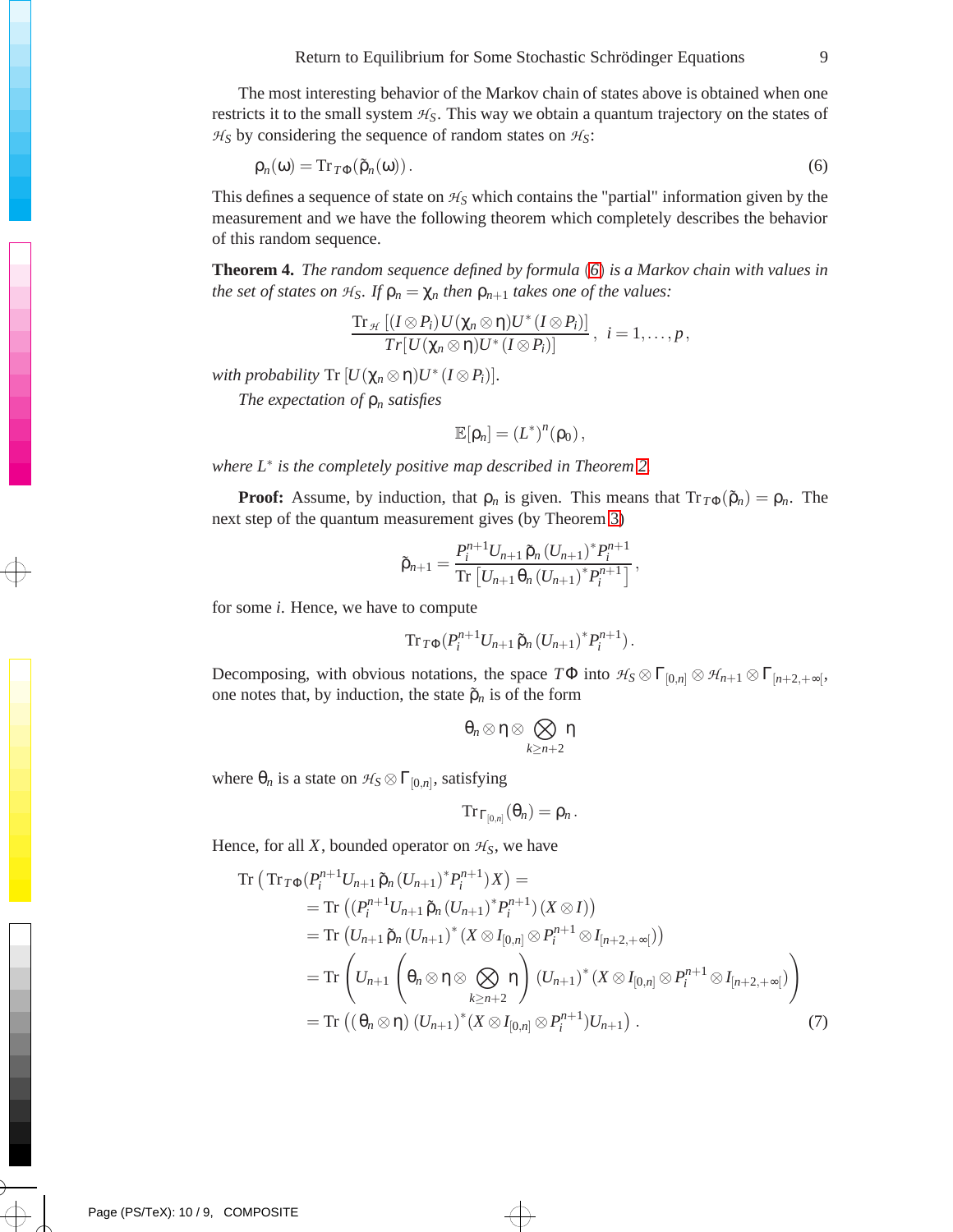But  $U_{n+1}$  acts only on  $\mathcal{H}_S \otimes \mathcal{H}_{n+1}$ , hence the operator  $(U_{n+1})^*(X \otimes I_{[0,n]} \otimes P_i^{n+1})U_{n+1}$  is an operator on *HS*⊗*H<sup>n</sup>*+1⊗Γ[0,*n*] (note the interchange of space, for simplicity of the notations) which is of the form

$$
((U_{n+1})^*(X\otimes P_i^{n+1})U_{n+1})\otimes I_{[0,n]}.
$$

Hence, the quantity [\(7\)](#page-9-1) is equal to

$$
\mathrm{Tr}\left(\mathrm{Tr}_{\Gamma_{[0,n]}}\left(\theta_n\otimes\eta\right)(U_{n+1})^*(X\otimes P_i^{n+1})U_{n+1}\right).
$$

But  $\text{Tr}_{\Gamma[0,n]}(\theta_n \otimes \eta)$  is equal to  $\text{Tr}_{\Gamma[0,n]}(\theta_n) = \rho_n \otimes \eta$  . This gives finally

Tr 
$$
(Tr_{T\Phi}(P_i^{n+1}U_{n+1}\tilde{\rho}_n(U_{n+1})^*P_i^{n+1})X)
$$
 =  
= Tr  $((P_i^{n+1}U_{n+1}(\rho_n\otimes\eta)(U_{n+1})^*P_i^{n+1})X)$ .

But in this expression, the index  $n+1$  plays no more role and the expression above may as well be written

$$
\mathrm{Tr}\left(\left(P_iU\left(\rho_n\otimes\eta\right)\left(U\right)^*P_i\right)X\right)
$$

on  $H_S \otimes H$ . This proves the first part of the theorem.

Let us check, the one concerning the expectation of  $\rho_n$ . Note that the expectation of  $\rho_1$ is equal to

$$
\mathbb{E}[\rho_1] = \sum_{i=1}^p P(\lbrace i \rbrace) \frac{\text{Tr}_{\mathcal{H}}(P_i U(\rho_0 \otimes \eta) U^* P_i)}{P(\lbrace i \rbrace)}
$$
  
\n
$$
= \sum_{i=1}^p \text{Tr}_{\mathcal{H}}(U(\rho_0 \otimes \eta) U^* P_i P_i) \qquad \text{for } P_i \text{ acts on } \mathcal{H} \text{ only}
$$
  
\n
$$
= \text{Tr}_{\mathcal{H}}(U(\rho_0 \otimes \eta) U^* \sum_{i=1}^p P_i)
$$
  
\n
$$
= \text{Tr}_{\mathcal{H}}(U(\rho_0 \otimes \eta) U^*)
$$
  
\n
$$
= L^*(\rho_0).
$$

By induction, we conclude easily.  $\Box$ 

Thanks to the above description we can express a discrete-time evolution equation for the quantum trajectories. Let us put

<span id="page-10-0"></span>
$$
\mathcal{L}_i(\rho) = \mathbf{E}_0 \left[ (I \otimes P_i) U(\rho \otimes \eta) U^* (I \otimes P_i) \right],
$$

 $i = 1, \dots, p$ . We then have for all  $\omega \in \Sigma^{\mathbb{N}}$  and all  $k > 0$ :

$$
\rho_{k+1}(\omega) = \sum_{i=0}^{p} \frac{\mathcal{L}_i(\rho_k)(\omega)}{Tr[\mathcal{L}_i(\rho_k)(\omega)]} \mathbf{1}_i^{k+1}(\omega)
$$
\n(8)

where  $\mathbf{1}_i^k(\omega) = \mathbf{1}_i(\omega_k)$ .

Page (PS/TeX): 11 / 10, COMPOSITE

 $\rightarrow$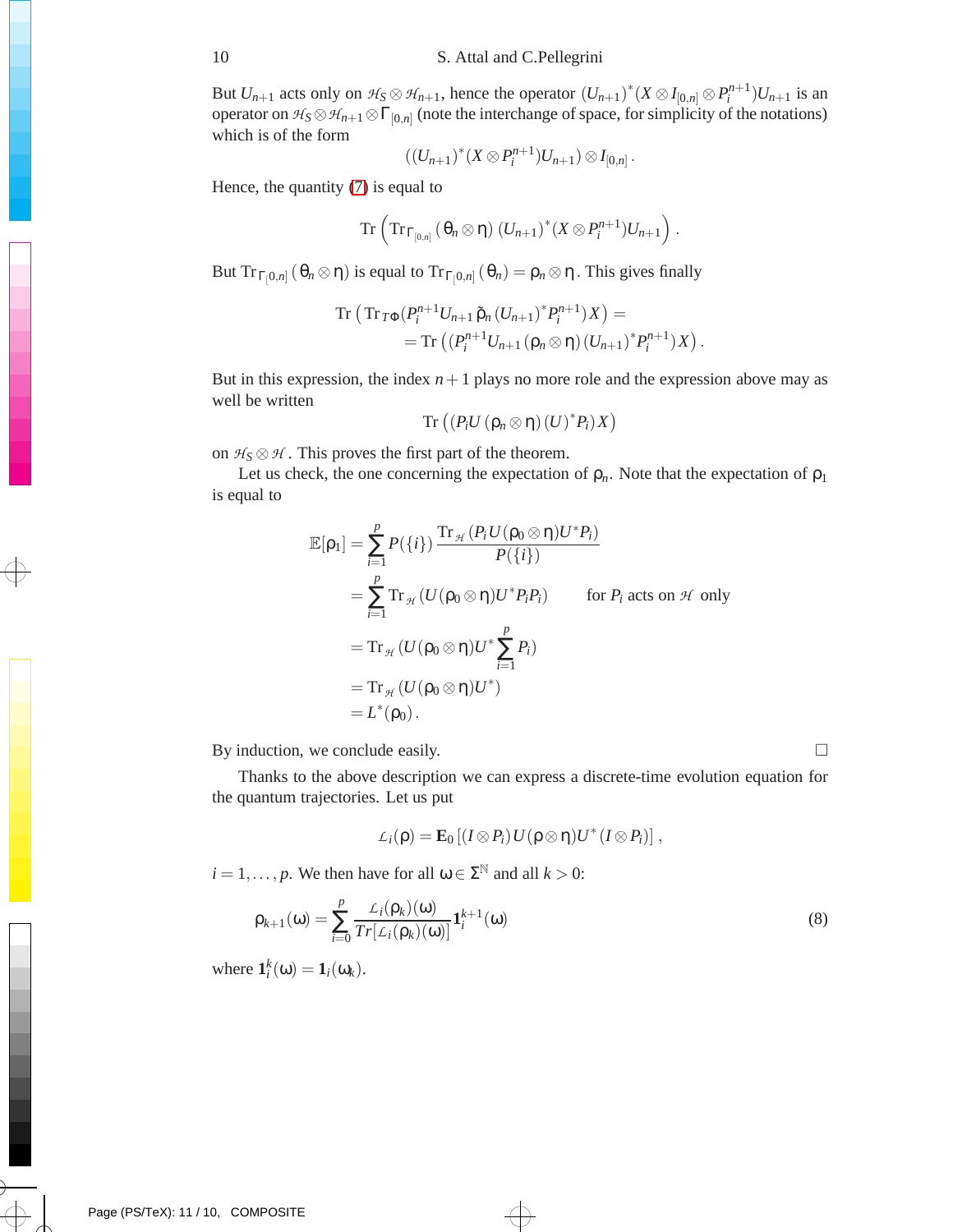#### **2.3. The two-level atom model**

In this section we specialise to the case where  $H_0 = \mathbb{C}^2$ , this is the so-called *two-level atom model*. In most of the physical applications that we have in mind, the interacting system is also of the form  $H = \mathbb{C}^2$ . We denote by  $X_0, X_1$  an orthonormal basis where the reference state η is diagonal:

$$
\eta = \left(\begin{array}{cc} \eta_0 & 0 \\ 0 & \eta_1 \end{array}\right).
$$

Let  $\Omega$ , *X* be any orthonormal basis of  $H_0$ . For describing the interactions between  $H_0$ and *H* we choose  $\Omega \otimes X_0, X \otimes X_0, \Omega \otimes X_1, X \otimes X_1$  as an orthonormal basis of  $H_0 \otimes H$ . In such a basis, the unitary operator  $U$ , describing the elementary interaction, can be written as a  $2 \times 2$  matrix with coefficients being operators on  $H_0$ . That is, we can write *U* as:

$$
U = \left( \begin{array}{cc} U_0^0 & U_0^1 \\ U_1^0 & U_1^1 \end{array} \right).
$$

Let *A* be an observable of  $H$  on which we want to perform a measurement. It can be written as  $A = \lambda_0 P_0 + \lambda_1 P_1$  where  $\lambda_i$  are its eigenvalues and  $P_i$  the corresponding eigenprojectors. Let  $(P_{k,l}^i)_{k,l=0,1}$  be the matrix elements of the projector  $P^i$  in the basis  $X_0, X_1$ . Put

$$
\mathcal{L}_i(\rho) = \sum_{k,l=0,1} P_{k,l}^i \left( \eta_0 U_0^k \rho (U_0^l)^* + \eta_1 U_1^k \rho (U_1^l)^* \right).
$$

Then, if  $\rho_k$  denotes the state of the system  $H_S$  after the k-th measurement, the state  $\rho_{k+1}$ takes one of the two possibles values

$$
\frac{\mathcal{L}_i(\rho_k)}{\mathrm{Tr}[\mathcal{L}_i(\rho_k)]}.
$$

We denote  $p_{k+1} = Tr[\mathcal{L}_0(\rho_k)]$  or  $q_{k+1} = Tr[\mathcal{L}_1(\rho_k)]$  the corresponding transitions probabilities.

In the rest of the chapter, we concentrate on a special case of environment, where  $\eta =$  $|X_0\rangle\langle X_0|$ . This situation corresponds to a model of heat bath at zero temperature, see [\[5\]](#page-25-10) for more explanations and for positive temperature models (let us just stress that this choice is crucial and that positive temperature gives rise to completely different continuous-time behaviours). In this situation, the discrete quantum trajectory can be described in terms of pure states. More precisely, if the initial state of  $H_0$  is pure, the random sequence  $(\rho_k)$ remains pure. This way, we can describe the evolution of  $H_0$  with a random sequence of vectors (wave functions).

**Proposition 2.** Let  $H_0 = H = \mathbb{C}^2$  and  $\eta = |X_0\rangle\langle X_0|$ *. Let*  $(\rho_k)$  *be the discrete quantum trajectories corresponding to the indirect measurement of an obervable A.*

*If*  $\rho_0$  *is a pure state, that is*  $\rho_0 = |\psi_0\rangle \langle \psi_0|$ *, and if the measurement is non-trivial (A is not a multiple of the identity), then the state of the small system* ρ*<sup>n</sup> is always a pure state. In other terms, there exists a random sequence of wave functions*  $(|\psi_n\rangle)$  *such that*  $||\psi_n|| = 1$ *and such that*  $\rho_n = |\psi_n\rangle \langle \psi_n|$ *, for all n*  $\in \mathbb{N}$ *.* 

*The sequence*  $(|\psi_n\rangle)$  *is also called a discrete quantum trajectory.* 

 $\rightarrow$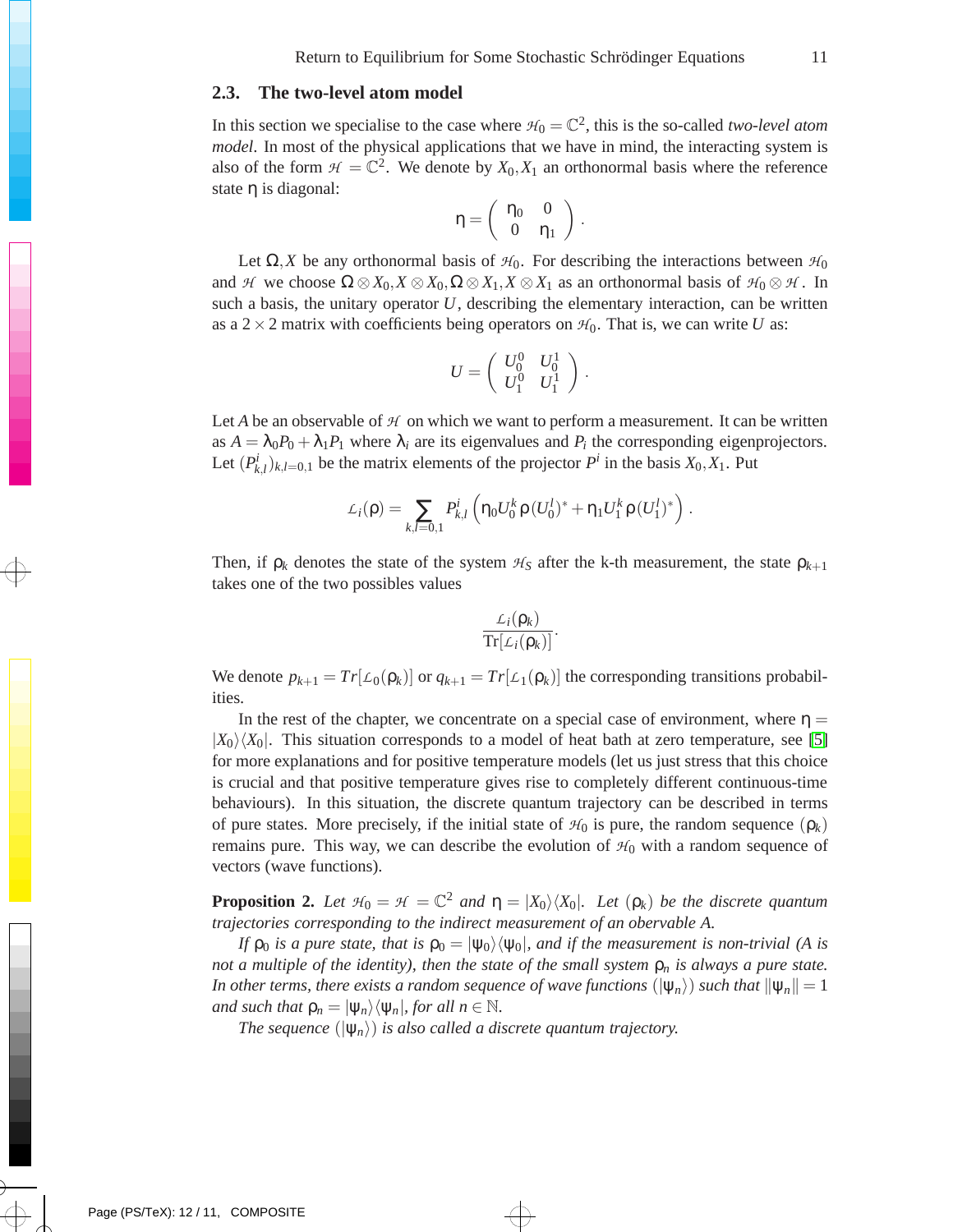#### 12 S. Attal and C.Pellegrini

**Proof:** Since we work in 2-dimension and since *A* is not a multiple of identity, we have  $A = \lambda_0 P_0 + \lambda_1 P_1$  where  $P_i$  are one dimensionnal projector. Thus there exist two vectors  $\alpha_i$ ,  $i = 0, 1$  such that  $P_i = |\alpha_i\rangle\langle\alpha_i|$ . Now, let  $\rho_0 = |\psi_0\rangle\langle\psi_0|$ , after the first measurement if we have observed the eignevalue  $\lambda_i$ , the non normalized state describing the experiment is described by

$$
\tilde{\rho}_{1}(i) = \mathbb{E}_{0}[I \otimes |\alpha_{i}\rangle\langle\alpha_{i}| U(|\psi_{0}\rangle\langle\psi_{0}| \otimes |X_{0}\rangle\langle X_{0}|)U^{\star} I \otimes |\alpha_{i}\rangle\langle\alpha_{i}|] \n= \sum_{k,l} \sum_{u,v} \mathbb{E}_{0}[I \otimes |\alpha_{i}\rangle\langle\alpha_{i}| (U_{k}^{l}(|\psi_{0}\rangle\langle\psi_{0}|(U_{v}^{u})^{\star} \otimes a_{k}^{l}|X_{0}\rangle\langle X_{0}|a_{u}^{v}) I \otimes |\alpha_{i}\rangle\langle\alpha_{i}|] \n= \sum_{k,v} \mathbb{E}_{0}[I \otimes |\alpha_{i}\rangle\langle\alpha_{i}| (U_{k}^{0}(|\psi_{0}\rangle\langle\psi_{0}|(U_{v}^{0})^{\star} \otimes a_{k}^{v}) I \otimes |\alpha_{i}\rangle\langle\alpha_{i}|] \n= \sum_{k,v} \mathbb{E}[U_{k}^{0}\psi_{0}\rangle\langle U_{v}^{0}\psi_{0}| \otimes |\alpha_{i}\rangle\langle\alpha_{i}| |X^{k}\rangle\langle X^{v}||\alpha_{i}\rangle\langle\alpha_{i}|] \n= \mathbb{E}\left[\left|\sum_{k} \langle\alpha_{i}, X^{k}\rangle U_{k}^{0}\psi_{0}\right\rangle\left\langle\sum_{v} \langle\alpha_{i}, X^{v}\rangle U_{v}^{0}\psi_{0}\right| \otimes |\alpha_{i}\rangle\langle\alpha_{i}| \right] \n= \left|\sum_{k} \langle\alpha_{i}, X^{k}\rangle U_{k}^{0}\psi_{0}\right\rangle\left\langle\sum_{v} \langle\alpha_{i}, X^{v}\rangle U_{v}^{0}\psi_{0}\right|
$$

Now, by normalizing the vector  $\sum_k \langle \alpha_i, X^k \rangle U_k^0 \psi_0$ , it is straightforward that we get a vector  $\psi_1$  such that  $\rho_1 = |\psi_1\rangle\langle\psi_1|$ . Next, by induction we can construct a sequence  $\psi_n$  such that  $\rho_n = |\psi_n\rangle \langle \psi_n|$  for all *n*.

**Remark:** Such a property is at the basis of the use of "quantum trajectory theory" for numerical simulations of Lindblad master equations. Numerically, the description in terms of pure states reduces the number of parameters to control (in comparaison with density matrices) . We recover the "deterministic" dynamic by taking the expectation, that is,  $\mathbb{E}[|\psi_n\rangle\langle\psi_n|] = \mathcal{L}^n(\rho_0)$ . In the continuous time version, similar properties are called "unravelling<sup>[3](#page-12-0)</sup>" of master equations and simulations use techniques called "Quantum Monte Carlo simulations".

Now, we can complete the description of our model with the help of discrete equation which describes the stochastic evolutions of discrete quantum trajectories. To this end, let us introduce some notations. Let  $P_0$  be the projector on  $\alpha_0 = (\mu, v)$ , with  $\|\alpha_0\| = 1$  and  $P_1$ the projector on  $\alpha_1 = (\bar{v}, -\bar{\mu})$ . Let define the following functions acting on vectors

$$
\mathcal{F}_0(|\psi\rangle) = |[\mu U_0^0 + v U_1^0]| \psi\rangle \n\mathcal{F}_1(|\psi\rangle) = |[\bar{v}U_0^0 - \bar{\mu}U_1^0]| \psi\rangle.
$$

Then, the dynamic of  $(\psi_n)$  can be described by the equation

$$
|\psi_{k+1}(\omega)\rangle = \frac{\mathcal{F}_0(|\psi_k(\omega)\rangle)}{\|\mathcal{F}_0(|\psi_k(\omega)\rangle)\|} \mathbf{1}_0^{k+1}(\omega) + \frac{\mathcal{F}_1(|\psi_k(\omega)\rangle)}{\|\mathcal{F}_1(|\psi_k(\omega)\rangle)\|} \mathbf{1}_1^{k+1}(\omega),
$$
\n(9)

for all  $\omega \in \Sigma^{\mathbb{N}}$ . This equation corresponds to equation [\(8\)](#page-10-0) for a two level system in terms of wave functions, i.e. the sequence  $(|\psi_k\rangle\langle\psi_k|)$  satisfies equation [\(8\)](#page-10-0).

 $\rightarrow$ 

<span id="page-12-0"></span><sup>&</sup>lt;sup>3</sup>Unravelling means the description of a wave function stochastic process  $(\psi_t)$  such that  $\mathbb{E}[\psi_t/\langle \psi_t|] =$  $e^{tL}(\rho_0)$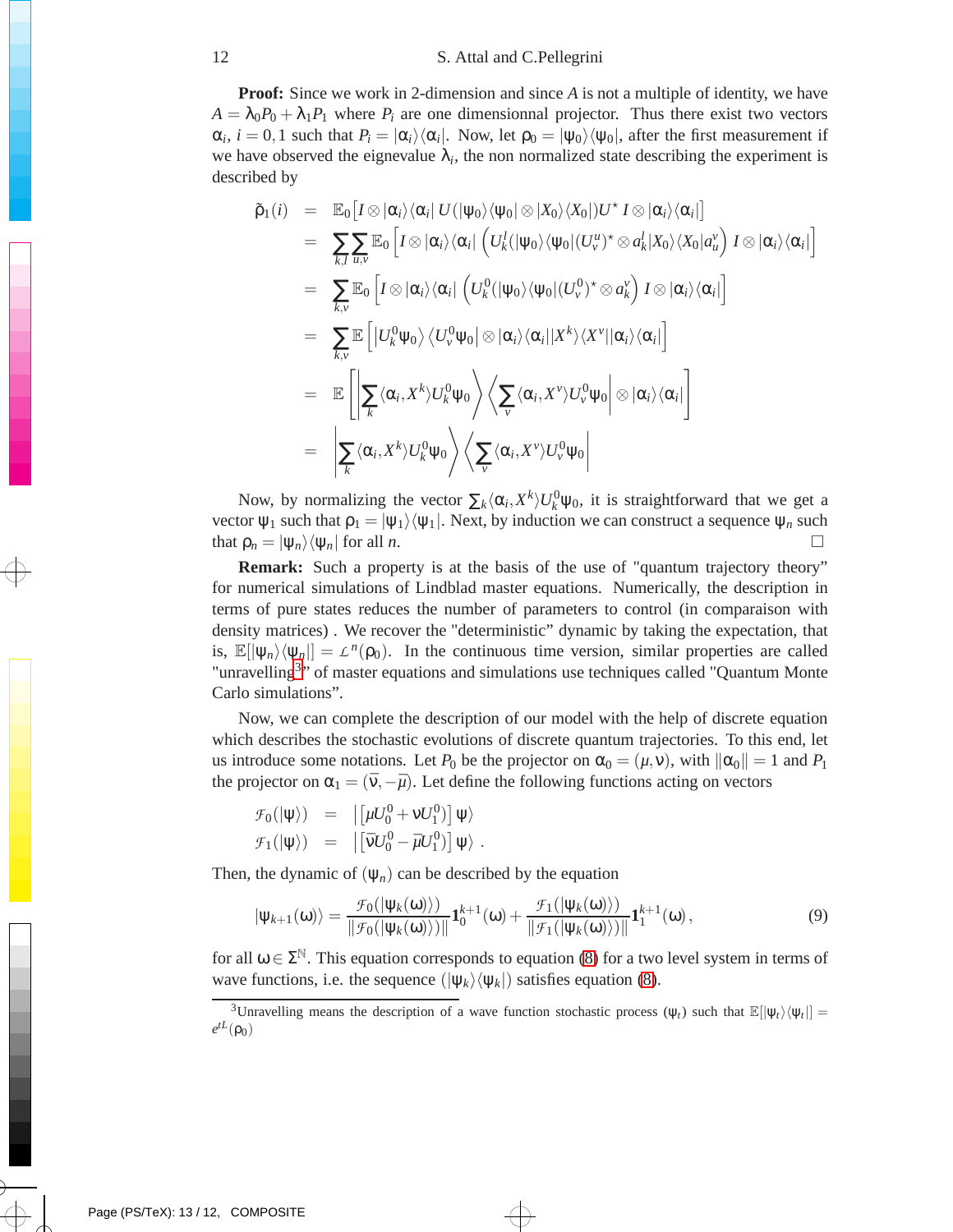In the next section, we will describe the continuous time version of these equations. To this end, we aim at considering this discrete-time model but depending on a time-length parameter τ which we shall make tend to 0. That is, we want to pass from a discrete time interaction model to a continuous time one. This way, we shall obtain the classical Belavkin equations for quantum trajectories associated to continuous measurement. In the literature, these equations describe a model where a two-level atom is in contact with a photon-stream.

Let  $\tau = \frac{1}{n}$  $\frac{1}{n}$  be the time of interaction between the small system and one element of the environment. Let us denote by  $U(n)$  the unitary operator associated to each interaction, it now depends of the time of interaction. If we had no measurement process on the environment, we will be back to the problem of going from a discrete-time repeated quantum interaction model, to a continuous time one. This problem has been completely studied in [\[3\]](#page-25-9). In their article they show that, in order to get a limit evolution when  $\tau$  goes to 0, we have to ask the operator  $U(n)$  to satisfy certain renormalization conditions. They have shown that the coefficients  $U_j^i(n)$  must follow well-defined time scaling in order to obtain a non-trivial limit. Namely they have shown that the operator  $(V_{[nt]} = U([nt])...U_1)_{t>0}$  converges to an evolution  $(V_t)_t$  which is a continuous operator process. This process naturally satisfies a quantum Langevin equation which represents the evolution equation of the small  $system + bath.$ 

Our continuous measurement procedure does not differ much from their approach, except that we perform a measurement on the environment after each interaction. This is why we have to keep the same normalization for the coefficients  $U_j^i(n)$  in order to get a limit. Following [\[3\]](#page-25-9) we assume that the total Hamiltonian, describing one elementary interaction, is of the form

$$
H_{tot}=H\otimes I+I\otimes\begin{pmatrix} \gamma_0 & 0\\ 0 & \gamma_1\end{pmatrix}+\sqrt{n}\left(C\otimes a_1^0+C^*\otimes a_0^1\right).
$$

That is, a typical dipole-type interaction Hamitonian with a renormalization in  $\sqrt{n}$  of the field operator  $a_1^0$  and  $a_0^1$  in order to strengthen the force of the interaction while the interaction-time decreases.

With this Hamiltonian, it is easy to check that the coefficients of  $U(n)$  are of the form

$$
U_0^0(n) = I + \frac{1}{n} \left( -iH - i\gamma_0 I + \frac{1}{2} C^* C \right) + o(\frac{1}{n})
$$
\n(10)

<span id="page-13-0"></span>
$$
U_1^0(n) = -i\frac{1}{\sqrt{n}}C + o(\frac{1}{n})
$$
\n(11)

$$
U_0^1(n) = -i\frac{1}{\sqrt{n}}C^* + o(\frac{1}{n})
$$
\n(12)

$$
U_1^1(n) = I + \frac{1}{n} \left( -iH - i\gamma_1 I + \frac{1}{2} CC^* \right) + o(\frac{1}{n}).
$$
\n(13)

## **3. Continuous Trajectories**

In this section, we implement the asymptotic expression of the coefficient  $U^i_j(n)$  in the description of the quantum repeated measurements for the model of the two level atom. First

 $\rightarrow$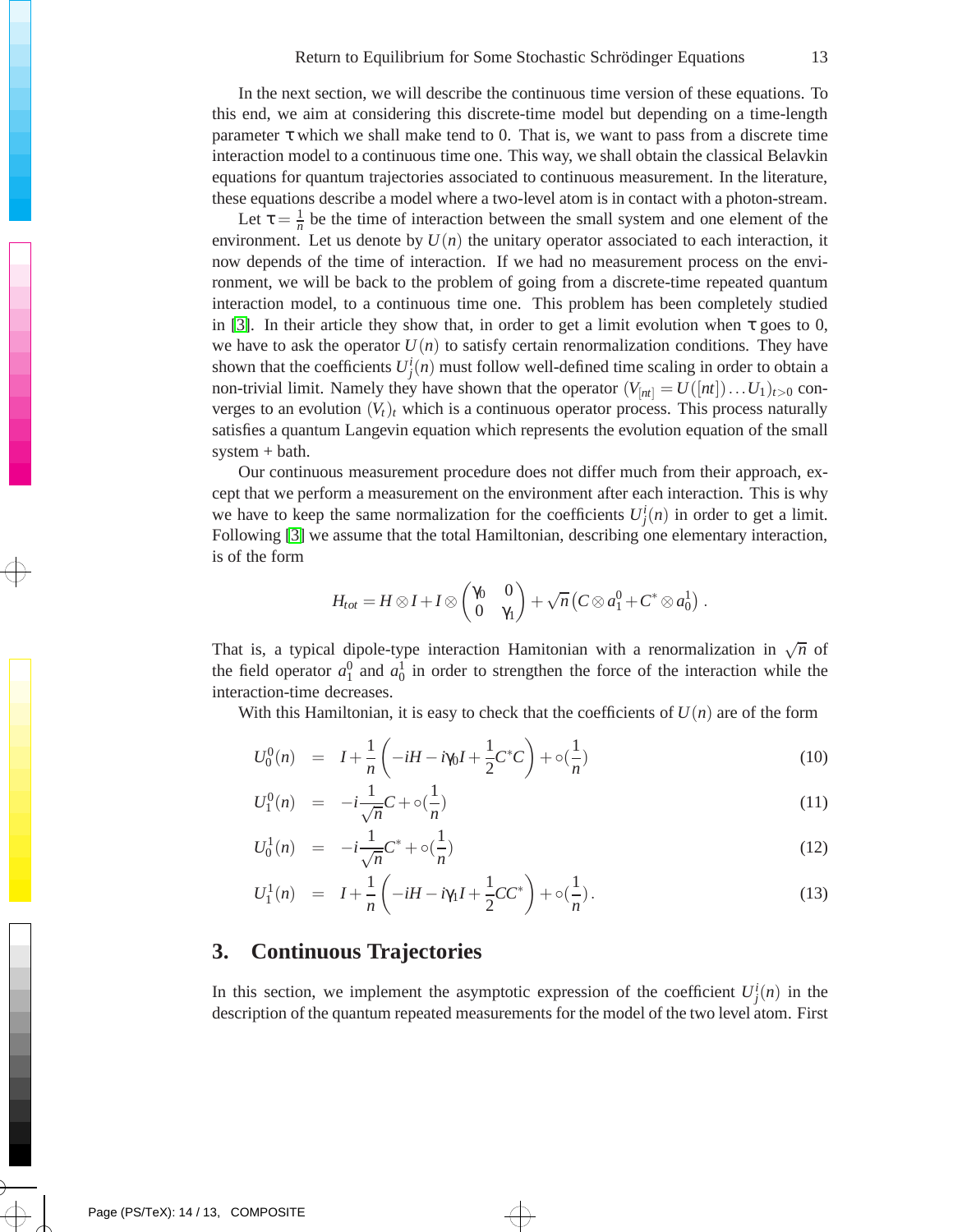we recall the convergence of discrete models to continuous models of Belavkin equations. Second, we show return to equilibrium results in this context.

As in shown in [\[30\]](#page-27-5) and [\[31\]](#page-27-6), the continuous limit of the evolution equation is completely different, depending on wether the observable *A* is diagonal or not in the basis of η. The point is that the limit equation is of diffusive type when *A* is non-diagonal and of Poisson type in the diagonal case. Inside each case, the behaviors are very comparable and differ only by some coefficients. This is why, it is enough here to consider only two cases:

$$
A = \left(\begin{array}{cc} 0 & 0 \\ 0 & 1 \end{array}\right) = a_1^1,
$$

as representing the diagonal case, or

$$
A = \left(\begin{array}{cc} 0 & 1 \\ 1 & 0 \end{array}\right) = a_0^1 + a_1^0,
$$

as representing the non-diagonal case. Here, we focus on the description of quantum trajectories in terms of pure states, while in [\[30,](#page-27-5) [31\]](#page-27-6), the evolution for the density matrices is considered.

#### **3.1. The Poisson case**

We first start with the case  $A = a_1^1$ , for which we have  $P_0 = a_0^0$ . It is easy to see that we can choose  $\mu = 1$ ,  $v = 0$  for the description of the projectors  $P_i$ . Applying the hypothesis  $(10)-(13)$  $(10)-(13)$  $(10)-(13)$ , we obtain the probabilities

$$
p_{k+1} = Tr[\rho_k P_0] = ||U_0^0|\psi_k\rangle|| = 1 - \frac{1}{n} \frac{1}{2} \mu_k(n) + \circ \left(\frac{1}{n}\right)
$$
  

$$
q_{k+1} = Tr[\rho_k P_1] = ||U_1^0|\psi_k\rangle|| = \frac{1}{n} \frac{1}{2} \mu_k(n) + \circ \left(\frac{1}{n}\right),
$$

where  $\mu_k(n) = \langle \psi_k, C^* C \psi_k \rangle$ . By remarking that  $\mathbf{1}_0^k = 1 - \mathbf{1}_1^k$ , we have the following difference equation for  $(\psi_k)$ :

$$
|\psi_{k+1}\rangle - |\psi_k\rangle = \frac{1}{n} \left( -iH - \frac{1}{2}C^*C + \frac{1}{2}\mu_k + o(1) \right) |\psi_k\rangle + \left( \frac{C}{\sqrt{\mu_k}} - I + o(1) \right) |\psi_k\rangle \mathbf{1}_1^{k+1}.
$$
 (14)

In the continuous limit, we shall see that this difference equation converges to an equation of the form

$$
d|\psi_t\rangle = \left(-iH - \frac{1}{2}(C^*C + \mu_{t-}I) + \sqrt{\mu_{t-}}C\right)|\psi_{t-}\rangle dt + \frac{(C - \sqrt{\mu_{t-}}I)}{\sqrt{\mu_{t-}}}|\psi_{t-}\rangle(d\tilde{N}_t - \mu_{t-}dt) \quad (15)
$$

<span id="page-14-1"></span><span id="page-14-0"></span> $\bigoplus$ 

 $\rightarrow$ 

✐

Page (PS/TeX): 15 / 14, COMPOSITE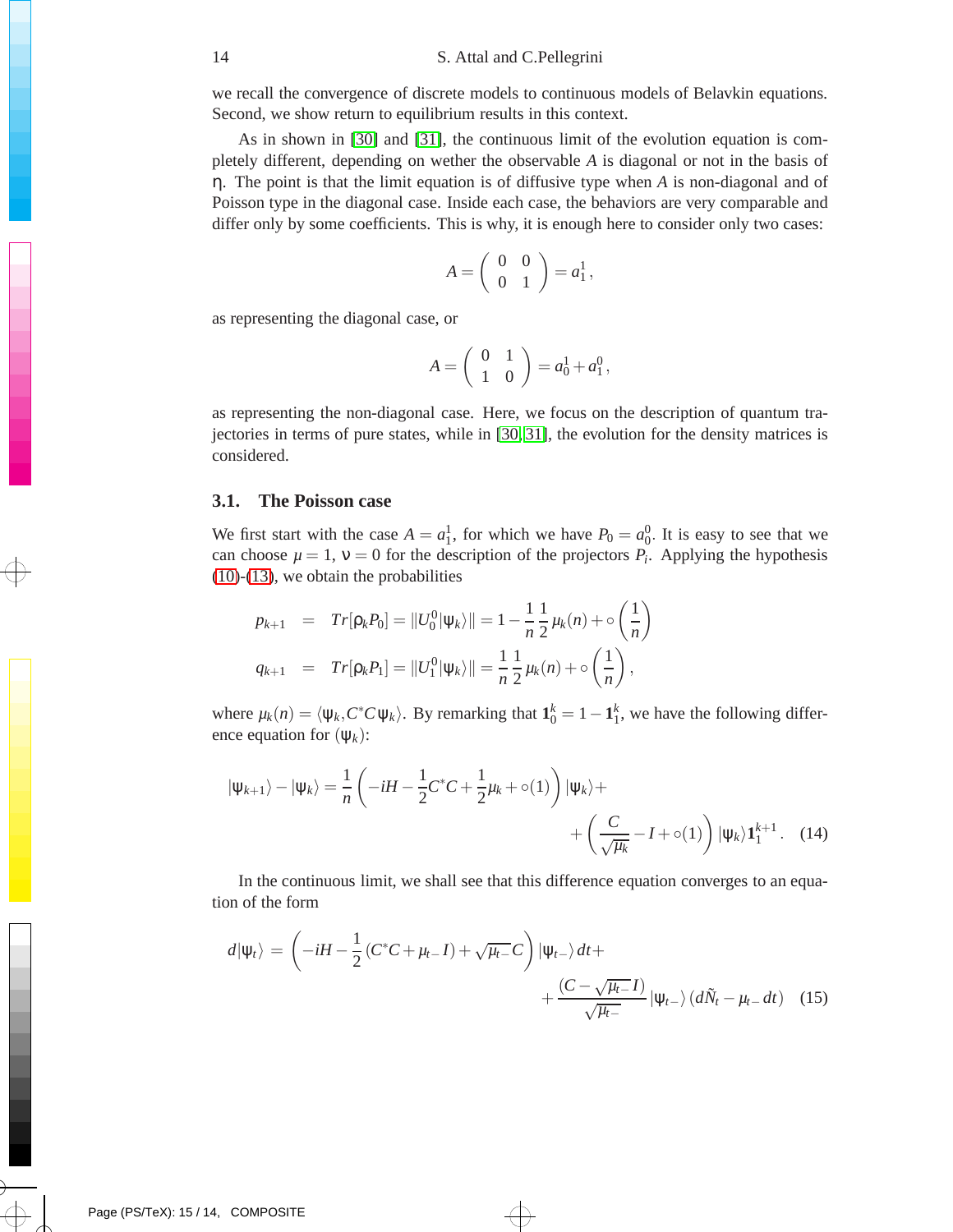where  $\mu_t = \langle \psi_t, C^* C \psi_t \rangle$  and  $(\tilde{N}_t)$  is a counting process such that  $t \to \tilde{N}_t - \int_0^t \mu_s ds$  is a martingale. This is to say that  $(\tilde{N}_t)$  is a counting process with stochastic intensity equal to  $\int_0^t \mu_s ds$ . A first problem is that equation [\(15\)](#page-14-0) is ill-defined. Indeed, the intensity of the counting process depends on the solution itself. We need to be more precise about what we mean by a "solution to equation [\(15\)](#page-14-0)".

**Definition 1.** Let  $\Omega, \mathcal{F}, P$ ) be a probability space. A process-solution of the jump*equation* ([15](#page-14-0)) *is a process*  $(\psi_t)$  *and a counting process*  $\tilde{N}_t$ , *with intensity*  $\int_0^t \mu_s ds$  *where*  $\mu_t = \langle \psi_t, C^*C \psi_t \rangle$ , such that for all t we have

$$
|\psi_t\rangle = |\psi_0\rangle + \int_0^t \left( -iH - \frac{1}{2} \left( C^* C + \mu_{s-} I \right) + \sqrt{\mu_{s-}} C \right) |\psi_{s-} \rangle ds +
$$
  
+ 
$$
\int_0^t \frac{(C - \sqrt{\mu_{s-}} I)}{\sqrt{\mu_{s-}}} |\psi_{s-} \rangle (d\tilde{N}_s - \mu_{s-} ds). \quad (16)
$$

This notion of solution imposes the simultaneous existence of the process  $|\psi_t\rangle$  and the counting process  $N_t$ . In order to construct such a counting process, we use a Poisson point process.

Let  $(\Omega, \mathcal{F}, P)$  be a probability space, on which is living a Poisson point process *N* on  $\mathbb{R}^2$  such that the expectation of the number of points *N*(ω,*B*) lying inside a Borel set *B* is given by

<span id="page-15-0"></span>
$$
\mathbf{E}[N(\cdot,B)] = \lambda(B)
$$

where  $\lambda$  is the Lebesgue measure on  $\mathbb{R}^2$ .

This way, N defines a *random measure*  $B \mapsto N(\omega, B)$  on  $\mathbb{R}^2$ , whose volume element is denoted by  $N(\omega, dx \times ds)$ . The following theorem shows how the random Poisson measure is used to construct the counting process.

**Theorem 5** ( [\[31\]](#page-27-6)). Let  $(\Omega, \mathcal{F}, \mathcal{F}_t, P)$  be a filtered probability space on which lives a Poisson *point process N. The following equation*

$$
|\psi_t\rangle = |\psi_0\rangle + \int_0^t \left( -iH - \frac{1}{2} \left( C^*C - \mu_{s-}I \right) \right) |\psi_{s-}\rangle ds +
$$
  
+ 
$$
\int_0^t \int_{\mathbb{R}} \frac{\left( C - \sqrt{\mu_{s-}I} \right)}{\sqrt{\mu_{s-}}} |\psi_{s-}\rangle \mathbf{1}_{0 \le x \le \mu_{s-}} N(dx, ds).
$$
 (17)

*admits a unique solution*  $(\psi_t)$  *such that*  $\|\psi_t\| = 1$  *almost surely. Then the process*  $(|\psi_t\rangle)$ *together with the counting process*

$$
\tilde{N}_t = \int_0^t \int_{\mathbf{R}} \mathbf{1}_{0 \le x \le \mu_s} N(dx, ds) \tag{18}
$$

*constitute a process-solution for equation [\(15\)](#page-14-0).*

Even if this theorem is just an application of the results of [\[31\]](#page-27-6), let us explain roughly how it is proved (this description will allow also to describe the return to equilibrium property in the jump case).

 $\rightarrow$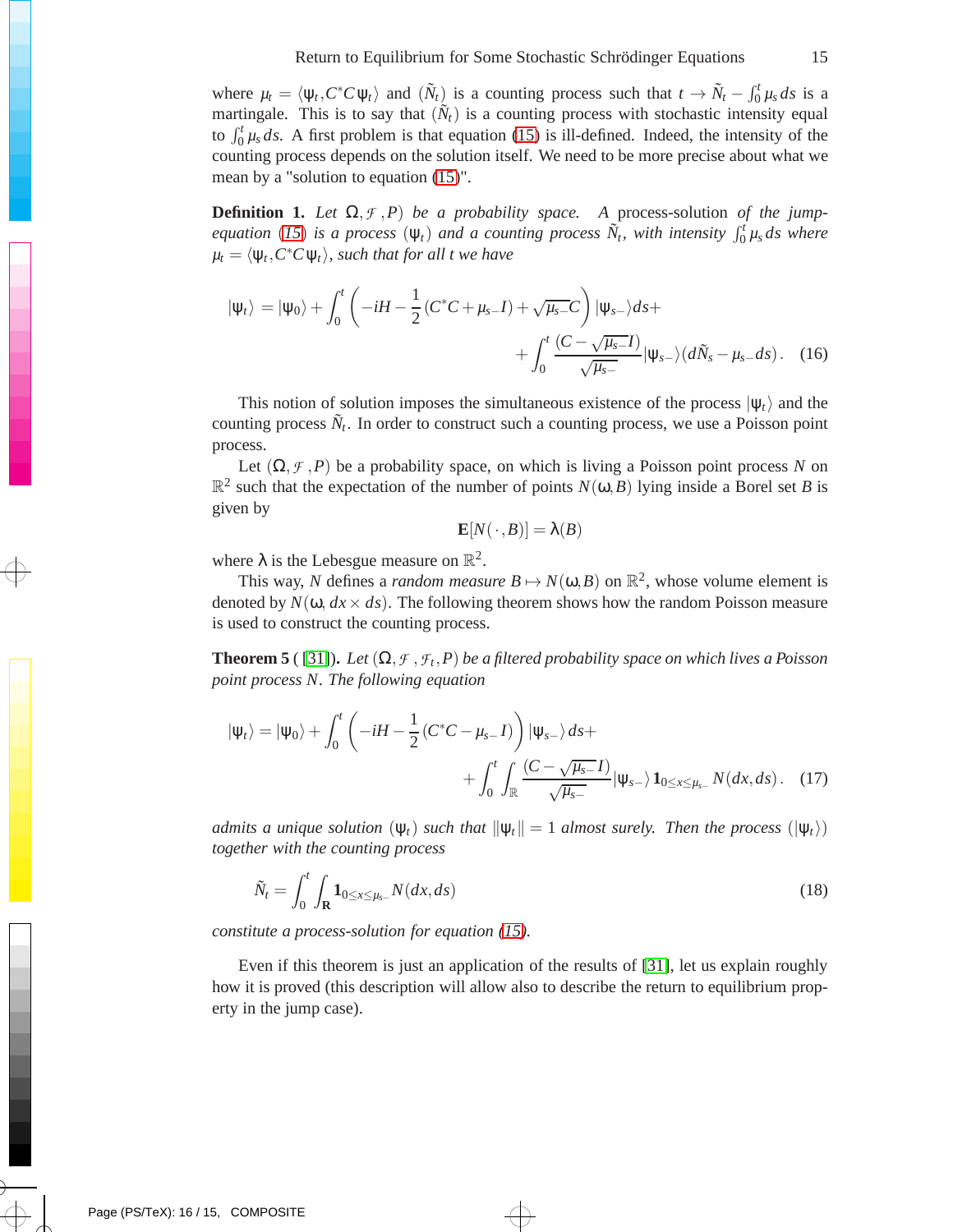In equation [\(17\)](#page-15-0) there are two parts: the ordinary differential part and the one driven by the Poisson process. Consider the collection of jumping times of the Poisson process. If there is no jump of the Poisson process *N*, we deal with an ordinary differential equation

$$
|\psi_t\rangle = |\psi_0\rangle + \int_0^t \left(-iH - \frac{1}{2}(C^*C - \mu_{s-}I)\right)|\psi_{s-}\rangle ds.
$$

This equation admits a unique solution, from which we deduce the curve  $t \rightarrow \mu_t$ . The first time  $T_1$  when the Poisson process has a jump under this curve, the solution  $|\psi_t\rangle$  jumps and takes the value

$$
\frac{C|\psi_{T_1-}\rangle}{\sqrt{\mu_{T_1-}}}
$$

.

After this first jump, we have a new "initial" value for  $|\psi_t\rangle$  and the process starts again in the same way: we solve the ordinary differential equation and the solution follows it, until it meets a jump of *N* which is bellow the curve, then it jumps. And so on.

**Remark:** The corresponding evolution for the density matrices can be obtained by computing the stochastic differential equation for  $\rho_t = |\psi_t\rangle \langle \psi_t$ . By applying the stochastic calculus rules for random Poisson measure, we get the equation

$$
\rho_t = \rho_0 + \int_0^t \left( L(\rho_{s-}) - C\rho_{s-}C^* + \text{Tr}[C\rho_{s-}C^*]\rho_{s-} \right) ds + \tag{19}
$$

$$
\int_0^t \int_{\mathbb{R}} \left( \frac{C \rho_{s-} C^{\star}}{\mathrm{Tr}[C \rho_{s-} C^{\star}]} - \rho_{s-} \right) \mathbf{1}_{0 < x < \mathrm{Tr}[C \rho_{s-} C^{\star}]} N(dx, ds), \tag{20}
$$

where *L* is the Lindblad operator defined by

$$
L(\rho) = -i[H, \rho] - \frac{1}{2} \{C^{\star}C, \rho\} + C\rho C^{\star}.
$$

Thus, by definig  $\mathcal{I}(\rho) = C\rho C^*$ , we recover the equation [\(1\)](#page-2-0) mentionned in Introduction.

Now, that equation [\(17\)](#page-15-0) is well understood, we wish to pass to the continuous time limit on equation [\(15\)](#page-14-0). The appropriate topology for the convergence theorem proved in [\[31\]](#page-27-6) is the Skorohod topology. Let us recall it. For all  $T > 0$  we denote by  $\mathcal{D}([0,T])$  the space of all càdlàg matricial process on [0,*T*] endowed with the Skorohod topology, that is, the topology of the weak convergence of càdlàg processes (the convergence in distribution).

The approximation result is based on the description of a quantum trajectory as the solution of a stochastic equation wich is a discretization of [\(17\)](#page-15-0). In particular, from equation [\(14\)](#page-14-1), we can write

<span id="page-16-0"></span>
$$
\begin{array}{rcl}\n|\Psi_{[nt]}\rangle & = & |\psi_0\rangle + \sum_{k=0}^{[nt]-1} \left( |\psi_{k+1}\rangle - |\psi_k\rangle \right) \\
& = & |\psi_0\rangle + \sum_{k=0}^{[nt]-1} \frac{1}{n} \left( -iH - \frac{1}{2}C^*C + \frac{1}{2}\mu_k + \circ(1) \right) |\psi_k\rangle + \\
& & + \sum_{k=0}^{[nt]-1} \left( \frac{C}{\sqrt{\mu_k}} - I + \circ(1) \right) |\psi_k\rangle \mathbf{1}_1^{k+1},\n\end{array} \tag{21}
$$

for all  $t \geq 0$ . An adaptation of the result of [\[31\]](#page-27-6) give us the following convergence.

 $\rightarrow$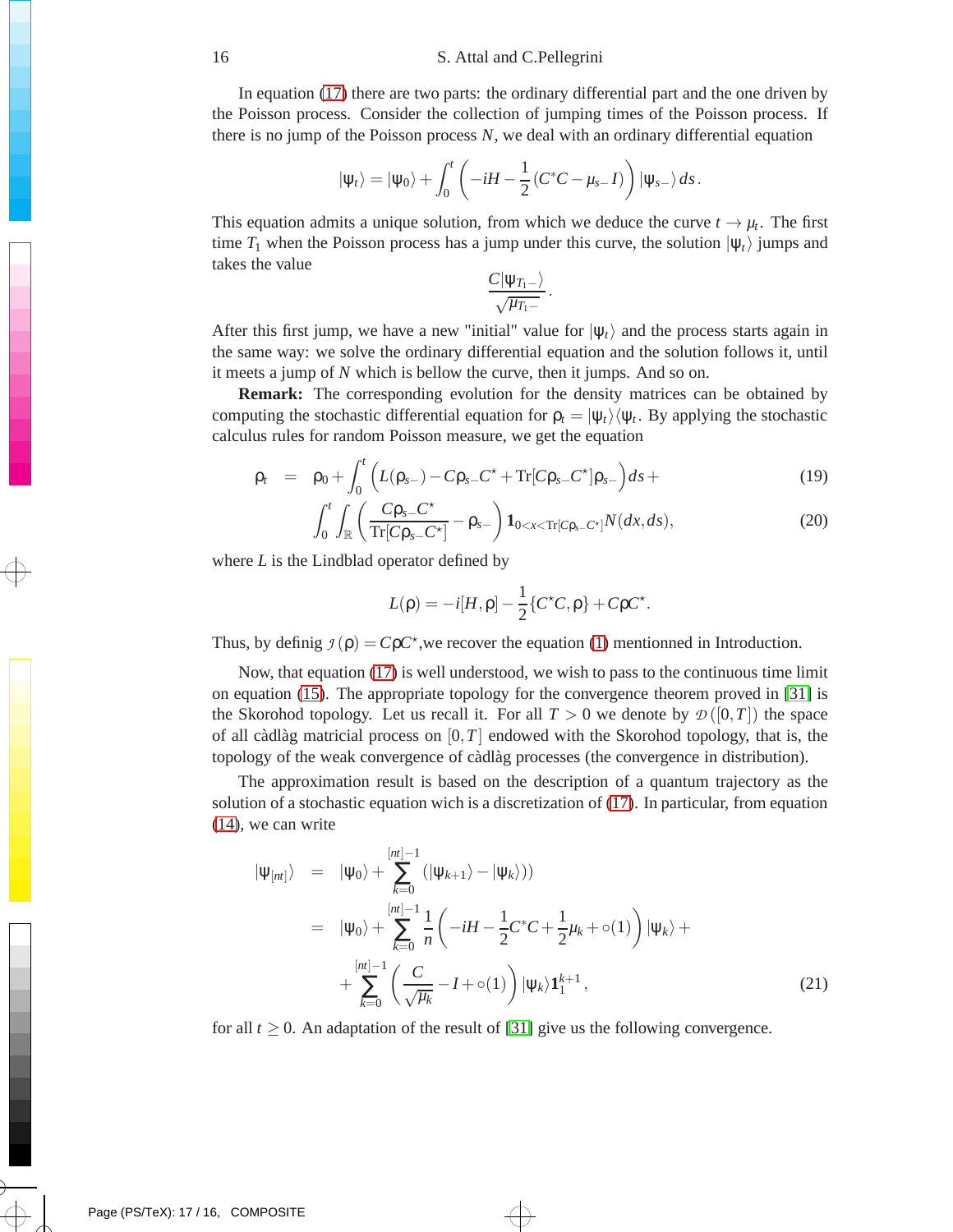**Theorem 6** ( [\[31\]](#page-27-6)). Let T be fixed. Let  $(\Omega, \mathcal{F}, P)$  be a probability space in which lives a *Poisson point process N. Let*  $(|\psi_{[nt]}\rangle)_{0 \le t \le T}$  *be the discrete quantum trajectory defined by the equation* ([21](#page-16-0)). This discrete quantum trajectory converges in  $\mathcal{D}([0,T])$  to the process  $(|\tilde{\psi}_t\rangle)_{0\leq t\leq T}$  *which is the unique solution of the stochastic differential equation* 

$$
\begin{array}{rcl}\n|\tilde{\psi}_t\rangle &=& |\psi_0\rangle + \int_0^t \left( -iH - \frac{1}{2}C^*C + \frac{1}{2}\mu_t I \right) |\tilde{\psi}_s\rangle ds \\
&+ \int_0^t \int_{\mathbb{R}} \left( \frac{C}{\sqrt{\mu_{s-}}} - I \right) |\tilde{\psi}_{s-}\rangle \mathbf{1}_{0 < x < \mu_{s-}} N(dx, ds)\n\end{array}
$$

*where*  $\mu_t = \langle \tilde{\psi}_t, C^*C\tilde{\psi}_t \rangle$ .

This result relies on the fact that Equation [\(21\)](#page-16-0) can be interpreted as a discrete time stochastic differential equation which is a discretization of the jump equation.

#### **3.2. The diffusive case**

We now consider the case where  $A =$  $\sqrt{ }$  $\overline{1}$ 0 1 1 0  $\setminus$  $\Big\} =$  $\sqrt{ }$  $\mathcal{L}$ 1 2 1 2 1 2 1 2  $\setminus$ −∣  $\sqrt{ }$  $\overline{1}$  $\frac{1}{2} - \frac{1}{2}$ 2  $-\frac{1}{2}$ 2 1 2  $\setminus$  $\vert$  . We 1

have  $P_0 =$  $\left(\begin{array}{c}1\\2\end{array}\right)$  $\frac{2}{1}$   $\frac{2}{1}$ 2  $\overline{1}$ 2 ) and  $\mu = v = \frac{1}{\sqrt{2}}$  $\frac{1}{2}$ . Hence, after computation we obtain:

$$
p_{k+1} = Tr[\rho_k P_0] = \left\| \frac{1}{\sqrt{2}} (U_0^0 + U_1^0) |\Psi_k\rangle \right\| = \frac{1}{2} + \frac{v_k(n)}{\sqrt{n}} + \circ \left(\frac{1}{n}\right),
$$
 (22)

$$
q_{k+1} = Tr[\rho_k P_1] = \left\| \frac{1}{\sqrt{2}} (U_1^0 - U_0^0) |\Psi_k\rangle \right\| = \frac{1}{2} - \frac{v_k(n)}{\sqrt{n}} + \circ \left(\frac{1}{n}\right),
$$
 (23)

where  $v_k(n) = Re(\langle \psi_k, C\psi_k \rangle)$ . here, we introduce the random variables  $(X_k)$  defined by

<span id="page-17-0"></span>
$$
X_{k+1}=-\frac{\mathbf{1}_1^k-q_{k+1}}{\sqrt{p_{k+1}q_{k+1}}},
$$

for all  $k \geq 0$ . in terms of  $(X_k)$ , the evolution equation takes the form

$$
|\psi_{k+1}\rangle - |\psi_k\rangle = \frac{1}{n} \left( -iH - \frac{1}{2} (C^*C - 2\nu_k C + \nu_k^2 I) + o(1) \right) |\psi_k\rangle + \left( C - \nu_k + o(1) \right) |\psi_k\rangle \frac{1}{\sqrt{n}} X_{k+1}.
$$
 (24)

The continuous diffusive equation which is the natural candidate to be the limit of equation [\(24\)](#page-17-0) is

$$
d|\psi_t\rangle = \left(-iH - \frac{1}{2}\left(C^*C - 2\nu_t C + \nu_t^2 I\right)\right)|\psi_t\rangle dt + (C - \nu_t I)|\psi_t\rangle dW_t, \tag{25}
$$

where  $v_t = Re(\langle \psi_t, C\psi_t \rangle)$  and  $(W_t)_t$  is a one-dimensional Brownian motion.

In [\[30\]](#page-27-5), it is shown that the convergence result is highly based on the existence and uniqueness of the solution for such equation (let us stress that the coefficients are not Lipschitz). In particular, by a truncation method the following Theorem is proven in [\[30\]](#page-27-5).

€

Page (PS/TeX): 18 / 17, COMPOSITE

 $\rightarrow$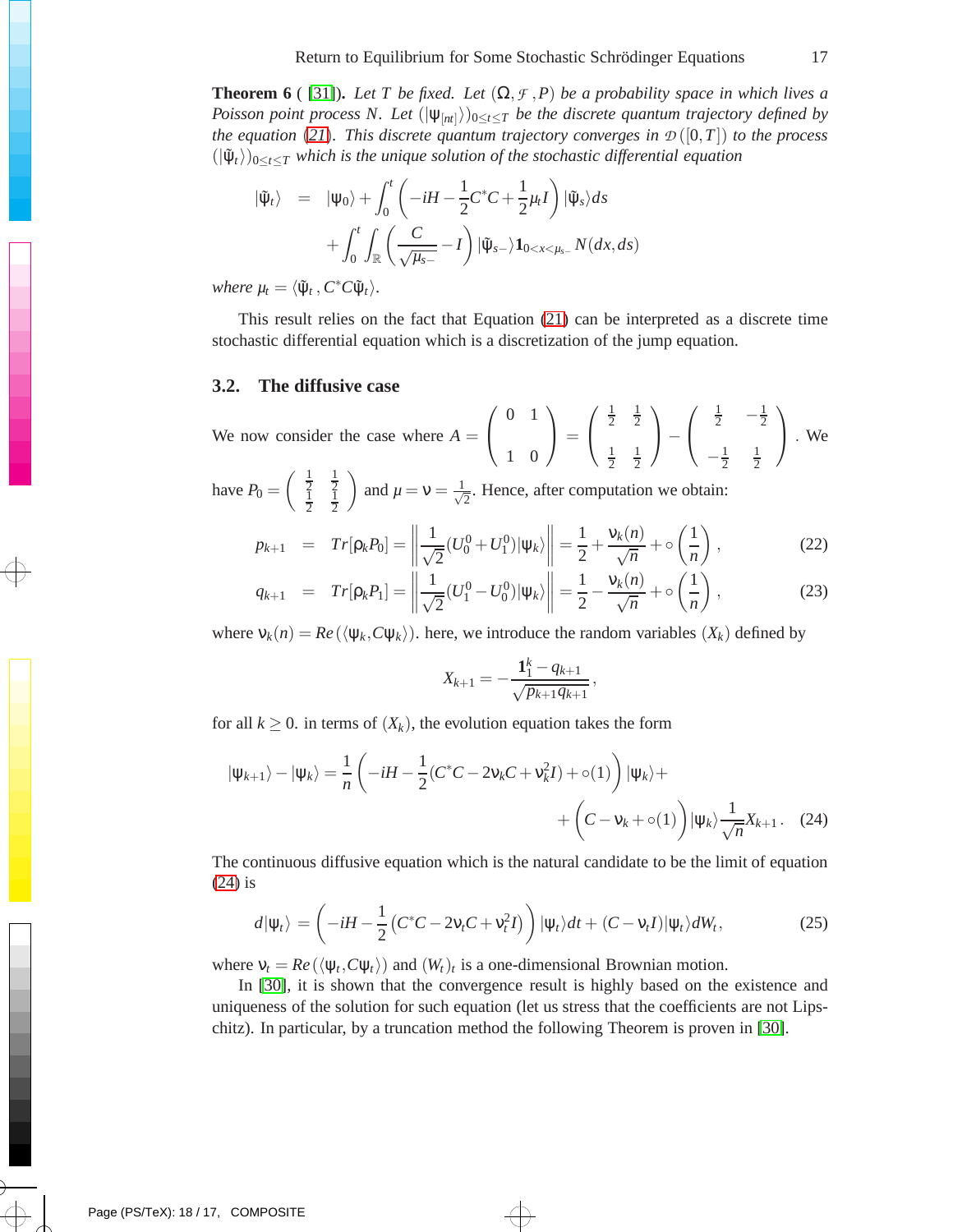**Theorem 7** ( [\[30\]](#page-27-5)). Let  $(\Omega, \mathcal{F}, \mathcal{F}_t, P)$  be a probability space on which is defined a standard *Brownian motion* (*Wt*)*<sup>t</sup> . The following stochastic differential equation*

$$
d|\psi_t\rangle = \left(-iH - \frac{1}{2}\left(C^*C - 2\nu_t C + \nu_t^2 I\right)\right)|\psi_t\rangle dt + \left(C - \nu_t I\right)|\psi_t\rangle dW_t \tag{26}
$$

*admits a unique solution. Furthermore, almost surely, for all t we have*  $\|\psi_t\| = 1$ .

We can now consider the approximation procedure. In a similar way as the Poisson case, we can consider the difference equation

<span id="page-18-0"></span>
$$
\begin{array}{rcl}\n|\psi_{[nt]}\rangle & = & |\psi_0\rangle + \sum_{k=0}^{[nt]-1} \left( |\psi_{k+1}\rangle - |\psi_k\rangle \right) \\
& = & |\psi_0\rangle + \sum_{k=0}^{[nt]-1} \frac{1}{n} \left( -iH - \frac{1}{2} (C^*C - 2\nu_k C + \nu_k^2 I) + \circ(1) \right) |\psi_k\rangle \\
& + \sum_{k=0}^{[nt]-1} \left( C|\psi_k\rangle - \nu_k |\psi_k\rangle + \circ(1) \right) \frac{1}{\sqrt{n}} X_{k+1}.\n\end{array} \tag{27}
$$

We have the following result.

**Theorem 8.** Let T be fixed. Let  $(\Omega, \mathcal{F}, \mathcal{F}_t, P)$  be a probability space on which is defined *a standard Brownian motion* (*Wt*)*<sup>t</sup> . Let* (|ψ[*nt*] i)0≤*t*≤*<sup>T</sup> be the discrete quantum trajectory defined by the equation* ([27](#page-18-0)). This discrete quantum trajectory converges in  $\mathcal{D}([0,T])$  for *all T to the process*  $(\vert \tilde{\psi}_t \rangle)_{0 \le t \le T}$  *which is the unique solution on*  $\Omega$  *of the following stochastic differential equation:*

$$
d|\psi_t\rangle = (C - \nu_t I)|\psi_t\rangle dW_t + \left(-iH - \frac{1}{2}\left(C^*C - 2\nu_t C + \nu_t^2 I\right)\right)|\psi_t\rangle dt \qquad (28)
$$

*where*  $v_t = Re(\langle \psi_t, C\psi_t \rangle).$ 

In a sake of completeness we give some details of how proving such a convergence. In particular we show how to interpret the equation [\(27\)](#page-18-0) as a discrete-time stochastic differential equation.

**Proof:** Define the processes

$$
\Psi_n(t) = |\Psi_{[nt]}\rangle, \ \ V_n(t) = \frac{[nt]}{n}, \ \ W_n(t) = \frac{1}{\sqrt{n}} \sum_{k=0}^{[nt]-1} X_{k+1}.
$$

The process  $(\psi_n(t))$  can be considered as the solution of the following discrete-time stochastic differential equation

$$
\Psi_n(t) = \int_0^t \left( -\frac{1}{2} C^* C \Psi_n(s-) + Re(\Psi_n(s-), C \Psi_n(s-)) C \Psi_n(s-) \right) dV_n(s)
$$

$$
+ \int_0^t (C \Psi_n(s-) - Re(\Psi_n(s-), C \Psi_n(s-)) ) \Psi_n(s-) dW_n(s) + \varepsilon_n(t), \qquad (29)
$$

where the terms  $\varepsilon_n(t)$  corresponds of the  $\circ$  terms in the equation in asymptotic form.

 $\rightarrow$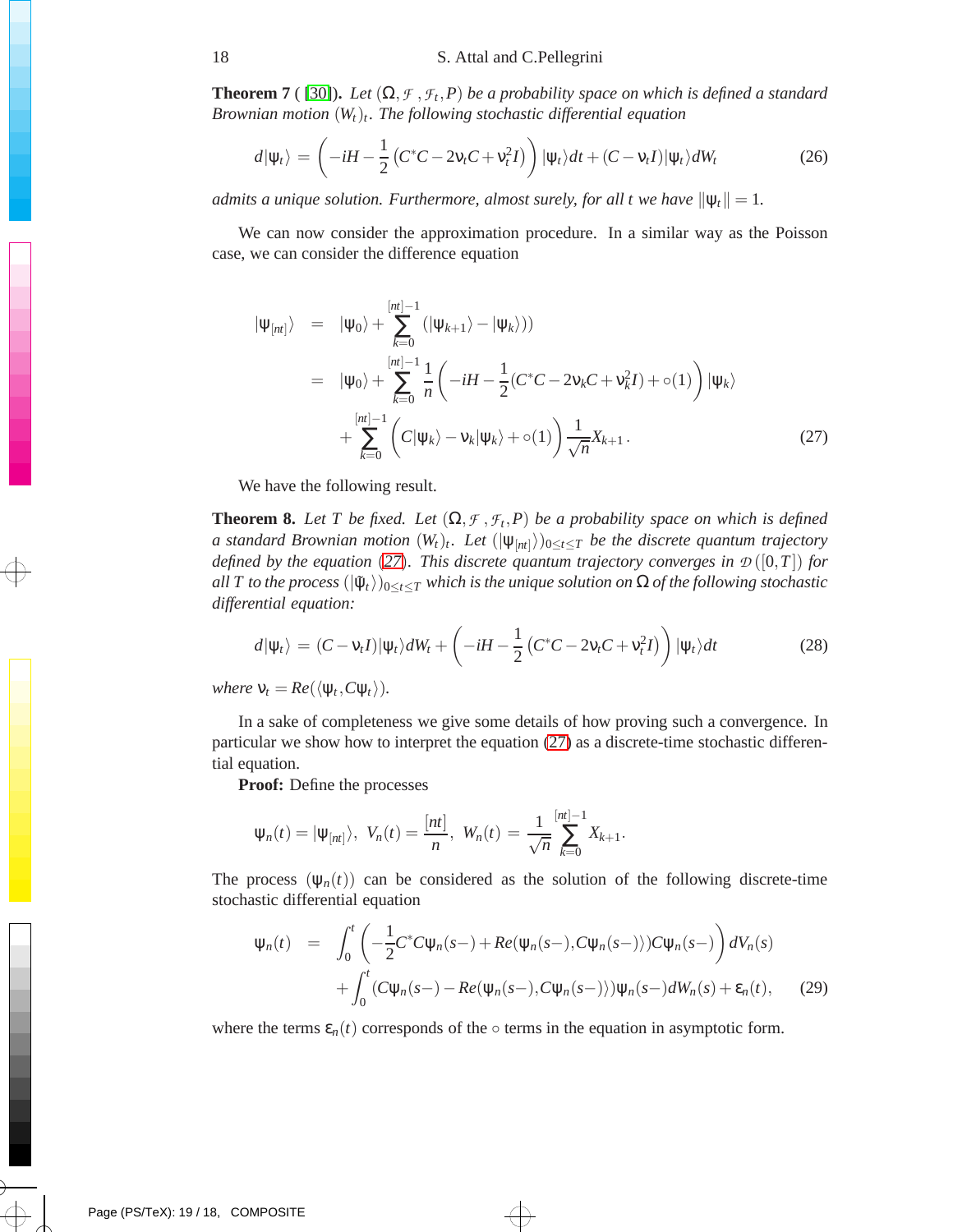In order to show that  $\psi_n(t)$  converges in the Skorohod space to the solution of

$$
|\psi_t\rangle = \int_0^t \left( -\frac{1}{2} C^* C |\psi_s\rangle + v_t C |\psi_s\rangle \right) ds + \int_0^t (C |\psi_t\rangle - v_t |\psi_t\rangle) dW_s
$$

we make use of the celebrated Kurtz-Protter theorem. Let us recall it.

Recall that  $[X,X]$  is defined for a semi-martingale by the formula  $[X,X]_t = X_t^2$ *t t x*<sub>*s*</sub> *t t x*<sub>*s*</sub> *t t x*<sub>*s*</sub> *t x*<sub>*s*</sub> *t x*<sub>*s*</sub> *c t f*<sub>0</sub>*x*<sub>*s*</sub> *dX<sub><i>s*</sub>. For a finite variation process *V* we put *T<sub>t</sub>*(*V*) to be the total variation of *V* on [0,*t*].

**Theorem 9** (Kurtz-Protter, [\[28\]](#page-27-7))**.** *Suppose that W<sup>n</sup> is a martingale and V<sup>n</sup> is a finite variation process. Assume that for each*  $t \geq 0$ *:* 

sup  $\sup_n$ **E**[[*W<sub>n</sub>*, *W<sub>n</sub>*]<sub>t</sub>] < ∞ sup  $\sum_{n}$ **E**[*T*<sub>*t*</sub>(*V*<sub>*n*</sub>)] < ∞

*and that*  $(W_n, V_n, \varepsilon_n)$  *converges in distribution to*  $(W, V, 0)$  *where W* is a standard brownian *motion and*  $V(t) = t$  *for all t. Let*  $X_n(t)$  *be a process satisfying* 

$$
X_n(t) = \rho_0 + \varepsilon_n(t) + \int_0^t L(X_n(s-) dV_n(s) + \int_0^t \Theta(X_n(s-)) dW_n(s)
$$

*Suppose that X satisfies:*

$$
X_t = X_0 + \int_0^t L(X_s)ds + \int_0^t \Theta(X_s)dW_s
$$

*and that the solution of this stochastic differential equation is unique. Then X<sup>n</sup> converges in distribution to X.*

In our case, the different hypothesis above are satisfied. Indeed, define a filtration for the process  $(W_n(.))$ :

$$
\mathcal{F}_t^n = \sigma(X_i, i \leq [nt]).
$$

The following is proved in [Pe1].

**Proposition 3.** We have that  $(W_n(.), \mathcal{F}^n)$  is a martingale. The process  $(W_n(.))$  converges to *a standard Brownian motion W<sub>.</sub> when n goes to infinity and*  $sup_n\mathbf{E}[[W_n,W_n]_t]<\infty.$ 

*Furthermore, we have the convergence in distribution for the process*  $(W_n, V_n, \varepsilon_n)$  to (*W*,*V*,0) *when n goes to infinity.*

This proves the announced convergence.

**Remark:** Using Ito rules on  $|\psi_t\rangle\langle\psi_t|$ , we get the equation for density matrices

$$
d\rho_t = L(\rho_t)dt + \Big(C\rho_t + \rho_t C^* - \text{Tr}[(C+C^*)\rho_t]\rho_t\Big)dW_t,
$$

which corresponds to the equation [\(2\)](#page-2-1) mentionned in the Introduction (the Linblad operator *L* has the same form as the Poisson case).

Page (PS/TeX): 20 / 19, COMPOSITE

 $\rightarrow$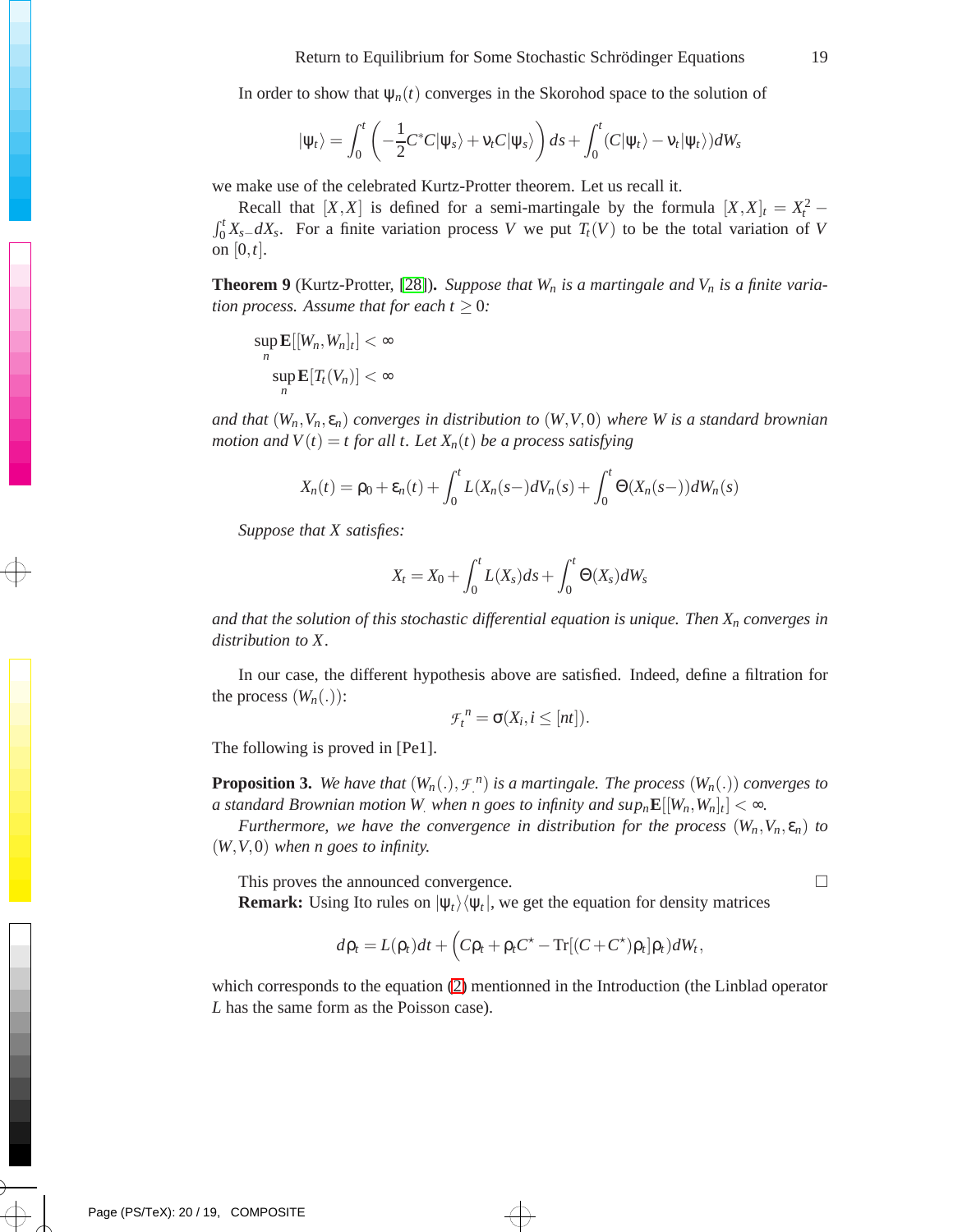#### **3.3. Return to Equilibrium**

Now that the limit equations are established, we are interested into the long time behaviour of the solutions. We specify our investigations to the special case where  $C = \begin{pmatrix} 0 & 1 \\ 0 & 0 \end{pmatrix}$ 

 $a_0^1$  and  $H = H_R = \begin{pmatrix} 1 & 0 \\ 0 & 0 \end{pmatrix}$ .

Writing the processes  $(\psi_t)$  in terms of their coordinates; that is  $(\psi_t := (x_t, y_t))$ , the Belavkin equations take the form

<span id="page-20-0"></span>
$$
\begin{cases}\n x_t = x_0 + \int_0^t \left( -ix_s + Re(\bar{x}_s y_s) y_s - \frac{1}{2} Re(\bar{x}_s y_s) x_s \right) ds + \int_0^t (y_s - Re(\bar{x}_s y_s) x_s) dW_s \\
 y_t = y_0 + \int_0^t \left( -\frac{1}{2} y_s - \frac{1}{2} Re(\bar{x}_s y_s)^2 y_s \right) ds + \int_0^t \left( -Re(\bar{x}_s y_s) y_s \right) dW_s\n\end{cases}
$$
\n(30)

in the diffusive case, and

<span id="page-20-1"></span>
$$
\begin{cases}\nx_t = x_0 + \int_0^t \left( -ix_s + \frac{1}{2}x_s|y_s|^2 \right) ds + \int_0^t \int_{0 < x < |y_{s-}|^2} \left( -x_{s-} + 1 \right) N(dx, ds) \\
y_t = y_0 + \int_0^t \left( -\frac{1}{2}y_s + \frac{1}{2}|y_s|^2 y_s \right) ds + \int_0^t \int_{0 < x < |y_{s-}|^2} \left( -y_{s-} \right) N(dx, ds)\n\end{cases}
$$
\n(31)

in the Poisson case.

In the Poisson case, note that the intensity is  $\mu_t = |y_t|^{2}$ , so that one can restrict ourselves to the case where the jumps of the Poisson process are in between the lines  $y = 1$  and  $y = 0$ (we have namely  $|y_t| \leq 1$ , for all *t*). The function  $t \to card(N(.,[0,1] \times [0,t])) = N_t$ then defines a standard Poisson process with intensity 1. The Poisson random measure and the previous process generate on  $[0, T]$  (for a fixed *T*) a sequence  $\{(T_i, \xi_i), i \in \{1, ..., \mathcal{N}_t\}\}\$ where each  $T_i$  represents the jump time of  $\mathcal{N}$ . Moreover the random variables  $\xi_i$  are uniform random variables on [0,1]. Consequently we can write our quantum trajectory as follows

$$
\begin{cases}\nx_t = x_0 + \int_0^t \left( -ix_s + \frac{1}{2}x_s|y_s|^2 \right) ds + \sum_{i=1}^{\mathcal{N}_t} \left( -x_{T_i-} + 1 \right) \mathbf{1}_{0 < \zeta_i < |y_{T_i-}|^2} \\
y_t = y_0 + \int_0^t \left( -\frac{1}{2}y_s + \frac{1}{2}|y_s|^2 y_s \right) ds + \sum_{i=1}^{\mathcal{N}_t} \left( -y_{T_i-} \right) \mathbf{1}_{0 < \zeta_i < |y_{T_i-}|^2}\n\end{cases}
$$
\n(32)

Now, we shall investigate the large time behaviour of a solution of equation [\(30\)](#page-20-0) or [\(31\)](#page-20-1). To this end we need to notice the following lemma.

**Lemma 1.** Let  $\begin{pmatrix} x_t \\ y_t \end{pmatrix}$ *yt be the either solution of equation [\(30\)](#page-20-0) or [\(31\)](#page-20-1) starting with an initial condition of the form*  $\begin{pmatrix} x_0 \\ 0 \end{pmatrix}$ 0 *f*. Then, almost surely, we have  $y_t = 0$ , for all t.

 $\bigoplus$ 

 $\rightarrow$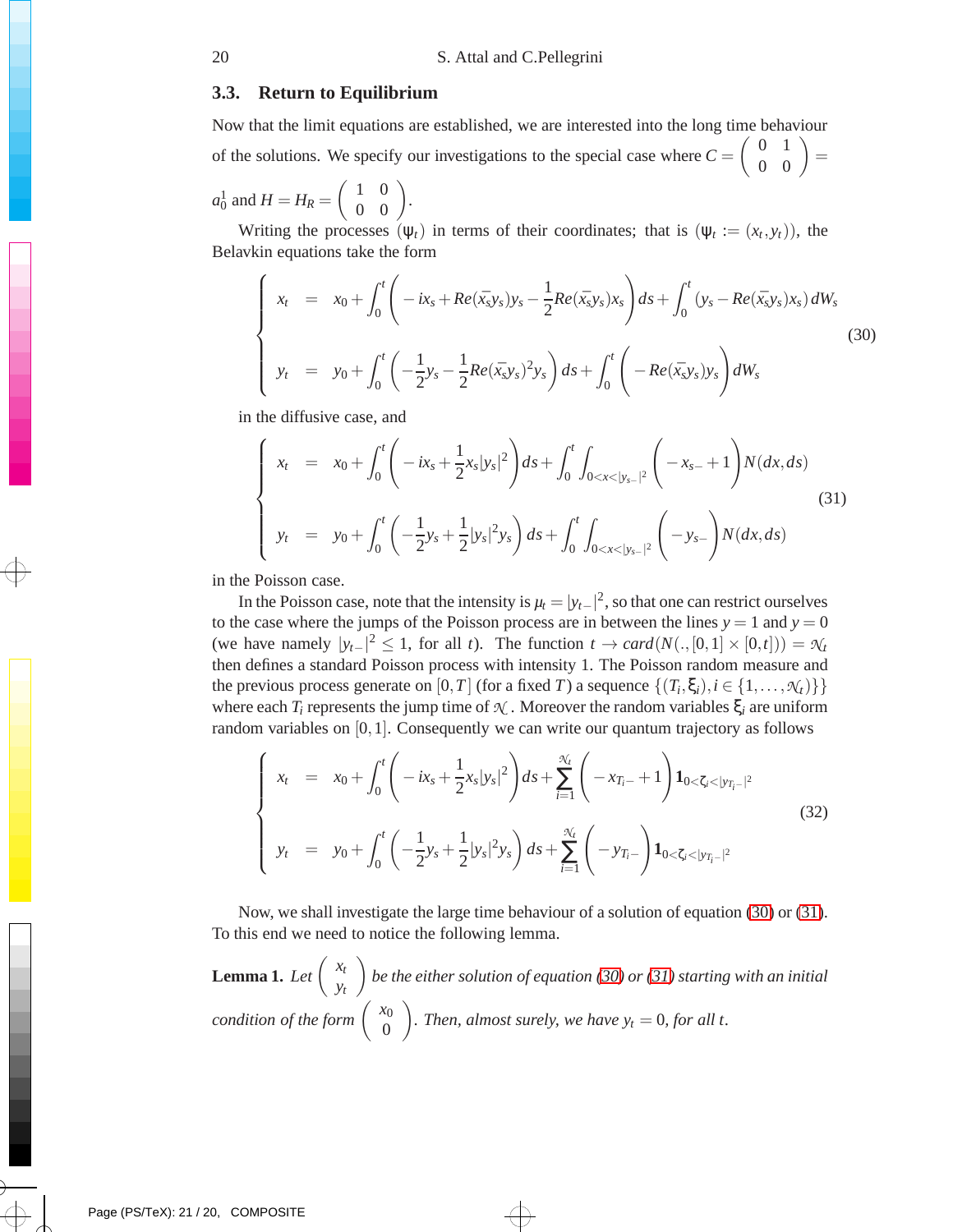**Proof:** Starting from  $y_0 = 0$ , in each case, it is easy to verify that  $y_t = 0$  is a particular solution for the corresponding stochastic differential equation describing the evolution of  $(y_t)$ . As a consequence by uniqueness of solution, almost surely,  $y_t = 0$  for all *t*.

**Remark:** In both cases, if  $y_t = 0$  for all *t*, it is easy to see that the evolution of  $(x_t)$  is given by the solution of  $dx_t = -ix_t dt$ .

**Remark:** In terms of states, this lemma expresses that if  $\psi_0 = \begin{pmatrix} x_0 \\ 0 \end{pmatrix}$ 0 , we have almost surely

$$
|\psi_t\rangle\langle\psi_t| = \begin{pmatrix} 1 & 0 \\ 0 & 0 \end{pmatrix} = |\Omega\rangle\langle\Omega|,
$$

for all *t*. In other words, the state  $|\Omega\rangle\langle\Omega|$  is an invariant (or stationnary state) for the stochastic dynamic of continuous measurement (let us stress that without measurement, i.e in the deterministic regime, it is easy to see that this state is already the invariant state).

Now we can make precise the result which states the return to equilibrium property. In particular we focus on the large time behaviour of the part *y<sup>t</sup>* and we show that this process converges to zero when *t* goes to infinity.

**Proposition 4.** Let  $|\psi_t\rangle = \begin{pmatrix} x_t \\ y_t \end{pmatrix}$ *yt be either the solution of the jump-equation or the solution of the diffusive equation, then we have*

$$
|y_t|^2 \xrightarrow[t \to \infty]{as} 0. \tag{33}
$$

*Therefore, we have*

$$
y_t \xrightarrow[t \to \infty]{a.s} 0 \tag{34}
$$

*and the process of pure states*  $(|\psi_t\rangle\langle\psi_t|)$ *, where*  $\psi_t = \begin{pmatrix} x_t \ y_t \end{pmatrix}$ *yt , for all t, satisfies*

$$
|\psi_t\rangle\langle\psi_t|\frac{a.s}{t\rightarrow\infty}|\Omega\rangle\langle\Omega|.\tag{35}
$$

**Proof:** Let us first treat the case of the jump-equation. We need to share into two cases, if there are jumps or if there are no jumps.

In the case where there is at least one jump. At the first jumping time  $T_1$  we have

$$
\left(\begin{array}{c}x_{T_1}\\y_{T_1}\end{array}\right)=\left(\begin{array}{c}x_{T_1-}\\y_{T_1-}\end{array}\right)+\left(\begin{array}{c}-x_{T_1-}+1\\-y_{T_1-}\end{array}\right)=\left(\begin{array}{c}1\\0\end{array}\right).
$$

Following the description of the solution of the jump equation, the solution after  $T_1$  is given by the ordinary differential part with the new initial condition  $\begin{pmatrix} 1 \\ 0 \end{pmatrix}$  $\boldsymbol{0}$  . This initial condition satisfies  $y_0 = 0$ , then by Lemma 1, we get  $y_t = 0$  for all  $t \geq T_1$ .

If there are no jumps, this corresponds to the event  $A = \{ \omega \in \Omega / N(\omega, \{(s, x) \in \mathbb{R}^2 / 0 \leq \omega \})\}$  $x < |y_s|^2$  = 0}. In this situation, the evolution of  $(y_t)$  is only given by the ordinary differential equation

$$
y_t = y_0 + \frac{1}{2} \int_0^t (-y_s + |y_s|^2 y_s) ds.
$$

Page (PS/TeX): 22 / 21, COMPOSITE

 $\rightarrow$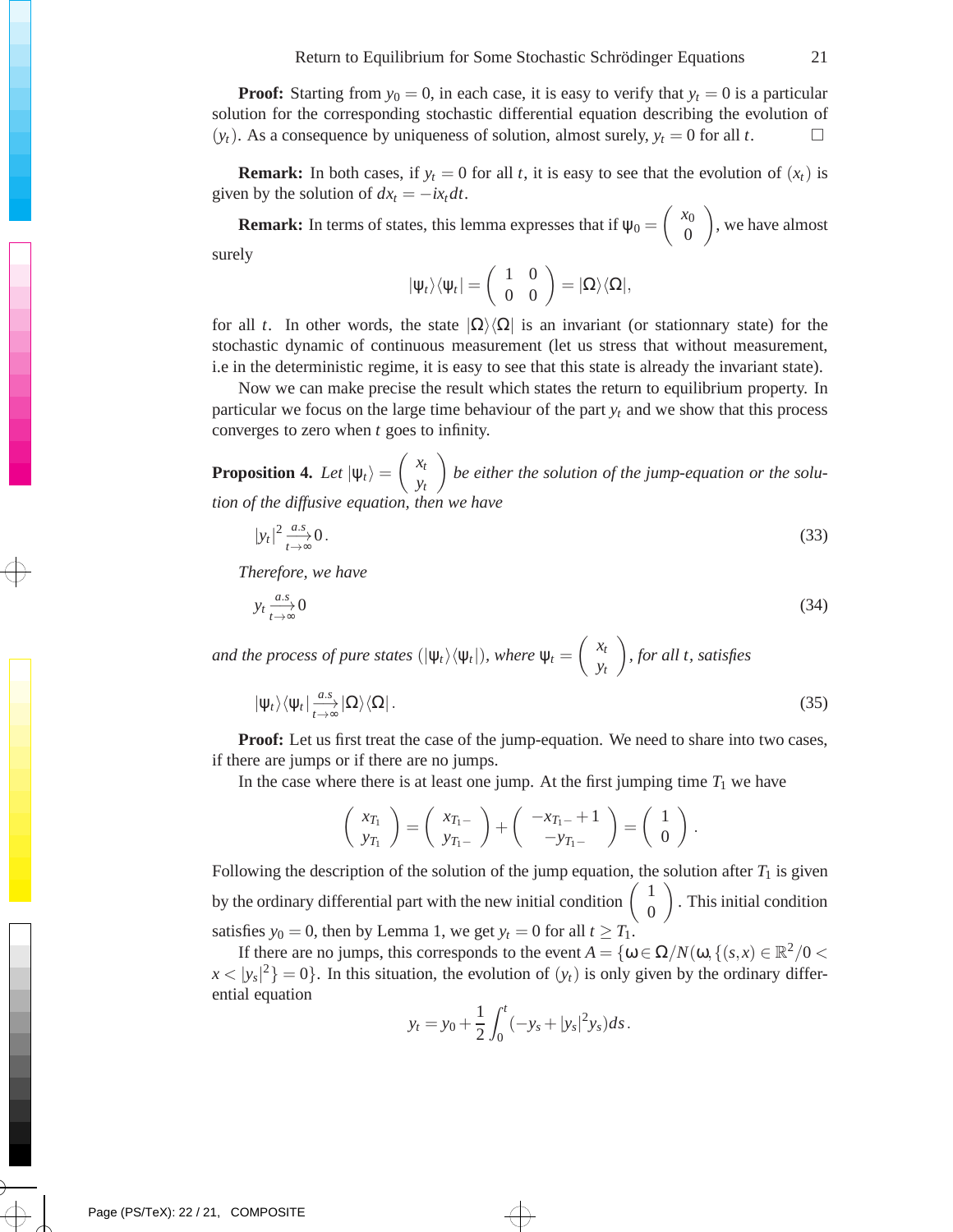We want to show that  $|y_t|^2 \to 0$ , when *t* goes to infinity. Derivating, we get

$$
\frac{d}{dt}(|y_t|^2) = \frac{d}{dt}(y_t\bar{y}_t) = y_t\frac{d}{dt}(\bar{y}_t) + \bar{y}_t\frac{d}{dt}(y_t) = |y_t|^2(|y_t|^2 - 1).
$$

By Lemma 1, if  $y_0 \neq 0$ , we have  $|y_t|^2 > 0$ , for all *t*. In this case, dividing by  $y_t^2$  we solve the equation and we get

$$
|y_t|^2 = |y_s|^2 \times \exp\left(-(t-s) + \int_s^t (|y_u|^2) du\right),
$$

for all  $t > s$ . In particular the function  $t \to |y_t|^2$  is decreasing, then we get

$$
|y_t|^2 \leq |y_s|^2 \exp\left(-2(t-s) + 2(t-s)|y_s|^2\right),\tag{36}
$$

<span id="page-22-0"></span>for all  $t \leq s$ . Since we have  $|x_s|^2 + |y_s|^2 = 1$ , for all *s*, we have  $|y_s|^2 \leq 1$ , for all *s*. With the estimation [\(36\)](#page-22-0), in order to conclude, we need to remark that there exist *s* such that  $|y_s|^2 < 1$ . In the opposite case, we should have  $|y_s| = 1$ , for all *s*. Such situation appears actually with probability zero. Indeed, in this case the event *A* is  $A = \{\omega \in \Omega/N(\omega, \{(s, x) \in \Omega)\}$  $\mathbb{R}^2/0 < x < 1 = 0, s > 0$ } which is actually an event of probability zero (we have  $P[\{\omega \in \mathbb{R}^2 \mid \omega \in \mathbb{R}^2 \mid \omega \in \mathbb{R}^2 \mid \omega \in \mathbb{R}^2 \mid \omega \in \mathbb{R}^2 \mid \omega \in \mathbb{R}^2 \mid \omega \in \mathbb{R}^2 \mid \omega \in \mathbb{R}^2 \mid \omega \in \mathbb{R}^2 \mid \omega \in \mathbb{R$  $\Omega/N(\omega, \{(s, x) \in \mathbb{R}^2/0 < x < 1 = 0\}) = \lim_{n \to \infty} P[\{\omega \in \Omega/N(\omega, \{(s, x) \in \mathbb{R}^2/0 < x < 1 = 0\})\}]$  $0, 0 < s < n$ } and  $P[\{\omega \in \Omega/N(\omega, \{(s, x) \in \mathbb{R}^2/0 < x < 1 = 0, 0 < s < n\}] = \exp(-n)$ . Thus, there exist *s* such that  $|y_s|^2 < 1$ . For this *s*, by taking the limit *t* goes to infinity in expression [\(36\)](#page-22-0), we get  $|y_t|^2 \to 0$ .

With the above discussion, for the jump equation, it is easy to conclude that

$$
y_t^2 \mathop{\longrightarrow}\limits^{\mathit{a.s}}_{t\to\infty} 0\,.
$$

Let us now treat the diffusive case. In order to prove the result we shall show first that  $|y_t|^2$  converges almost surely to a random variable  $u_\infty$  when *t* goes to infinity. Second we show  $u_{\infty} = 0$  almost surely. Using Ito rules, we get

$$
d|y_t|^2 = y_t d\bar{y}_t + \bar{y}_t dy_t + dy_t d\bar{y}_t
$$
  
= 
$$
-|y_t|^2 dt - 2Re(\bar{x}_t y_t)|y_t|^2 dW_t
$$

As a consequence we have almost surely:

$$
y_t^2 = y_s^2 + \int_s^t -|y_u|^2 du + \int_s^t -2Re(\bar{x_u}y_u)|y_u|^2 dW_u, \tag{37}
$$

for all  $t > s$ . Let  $(f_t)$  be the filtration generated by the Brownian motion, that is  $f_t =$  $\sigma\{W_u, u \le t\}$ . Since  $\mathbb{E}\left[\int_s^t -2Re(\bar{x}_u y_u)|y_u|^2 dW_u | \mathcal{F}_s\right] = 0$ , the above equation shows that

<span id="page-22-1"></span> $\mathbb{E}[|y_t|^2 | \mathcal{F}_s] \leq \mathbb{E}[|y_s|^2].$ 

This way the process  $(|y_t|^2)$  is a super martingale which is bounded (for all *t*, we have  $0 \le |y_t| \le 1$ ). Therefore, this process converges almost surely to a non-negative random variable  $u_{\infty}$  when  $t$  goes to infinity. In order to show that this random variable is equal to

Page (PS/TeX): 23 / 22, COMPOSITE

 $\rightarrow$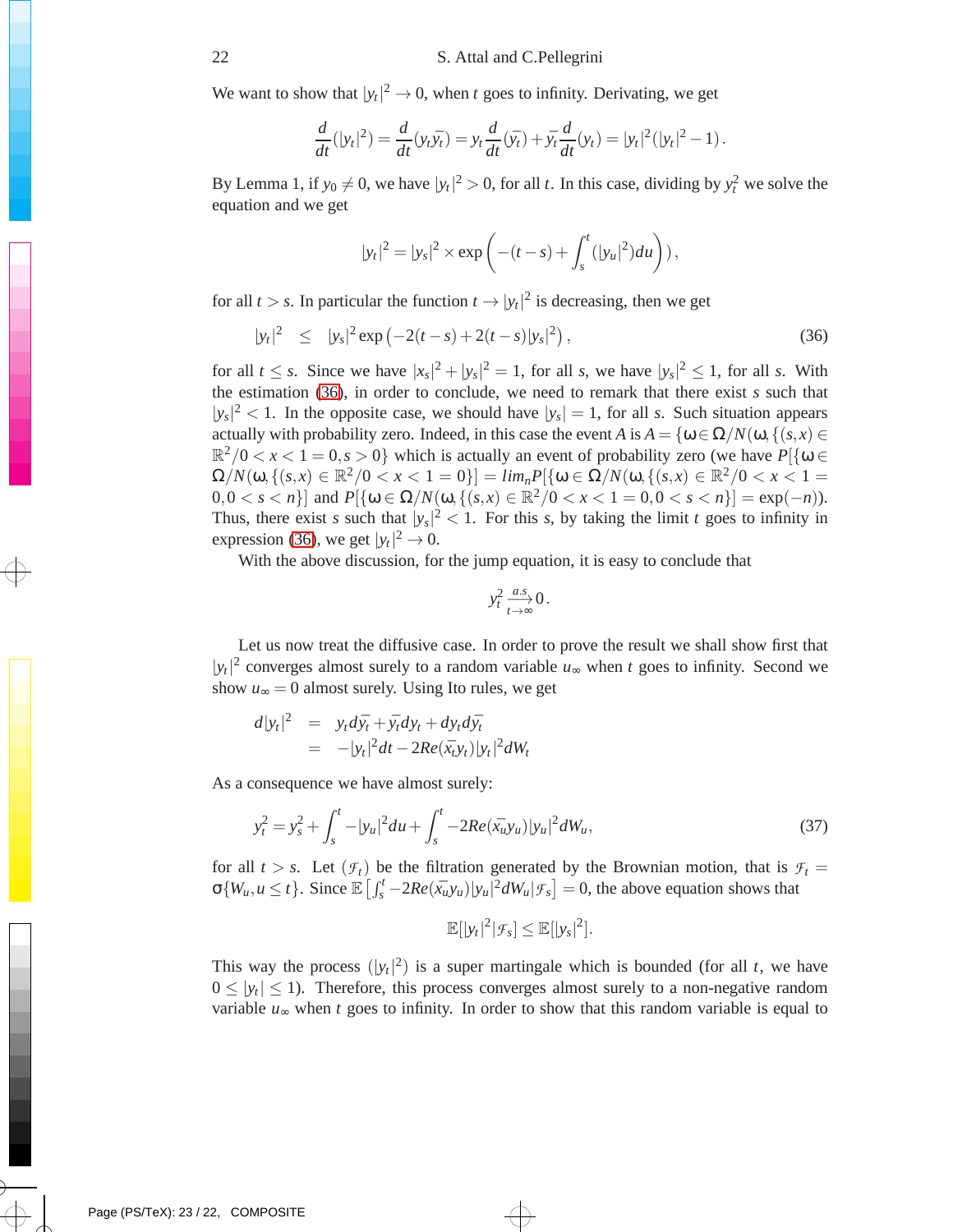zero almost surely, we just have to show that  $\mathbb{E}[u_{\infty}] = 0$ . To this end, from Eq. [37](#page-22-1) for  $s = 0$ , we get

$$
\mathbf{E}[|y_t|^2] = y_0^2 + \int_0^t - \mathbf{E}[|y_s|^2]ds.
$$

Solving the equation, we get

$$
\mathbf{E}[|y_t|^2] = |y_0|^2 e^{-t}
$$

.

As a consequence, we get

$$
\mathbf{E}[y_t^2] \underset{t \to \infty}{\to} 0.
$$

Now, using the Lebesque dominated convergence Theorem, we deduce that  $\mathbb{E}[u_{\infty}] = 0$  and then  $u_{\infty} = 0$  almost surely. The proposition is then proved.

**Remark:** In the proof, we have supposed that the initial condition is deterministic. This result can be easily generalized by assuming that the initial condition is random and the same result holds.

**Remark:** In Probability Theory, for stochastic process, we usually consider invariant measure. Here, we are in a special case where the invariant measure is just the Dirac measure on the state  $|\Omega\rangle\langle\Omega|$ .

 $\rightarrow$ 

 $\overline{\bigoplus}$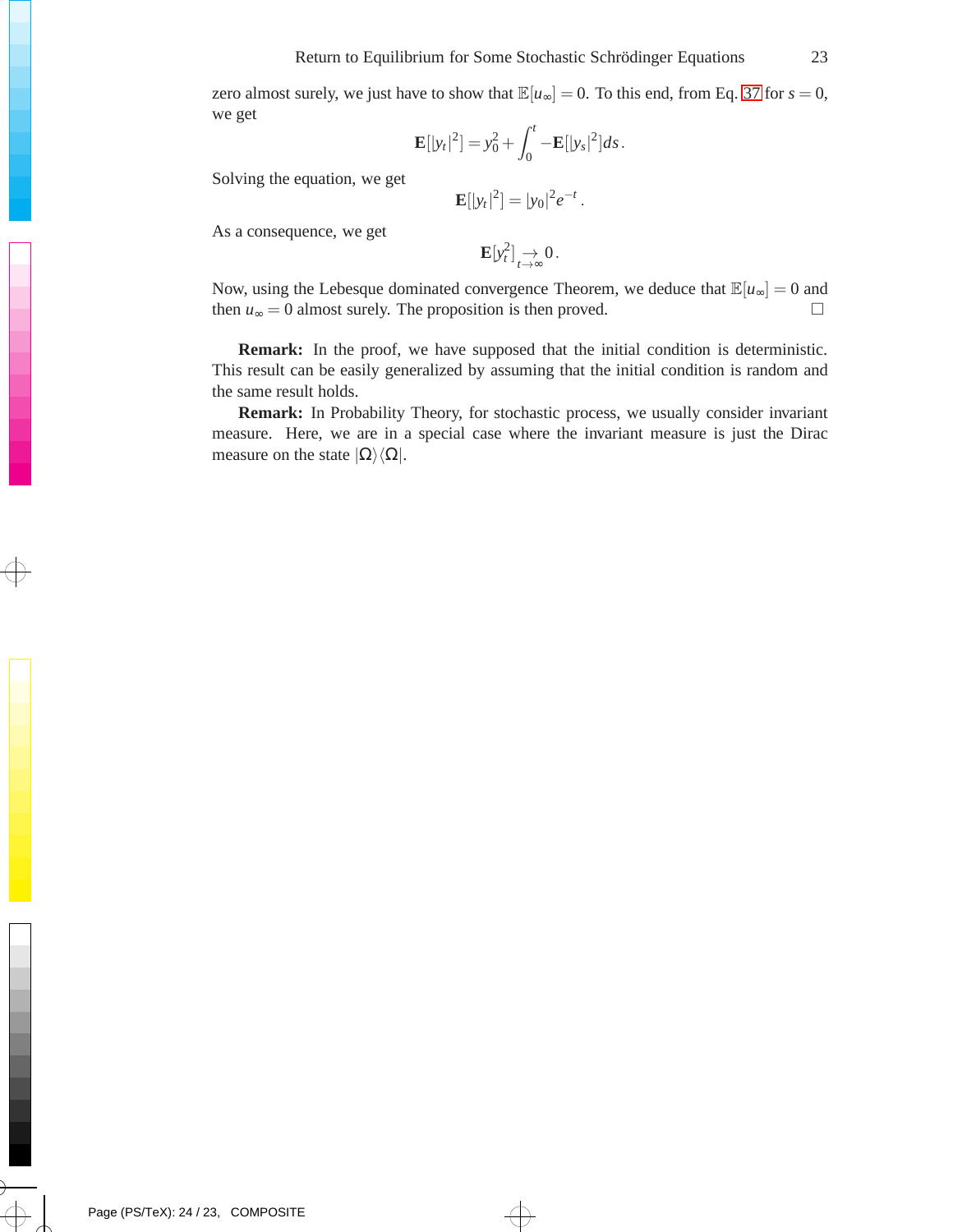

 $\overline{\varphi}$ 

 $\overleftarrow{\bigoplus}$ 

l

 $\overline{\phantom{a}}$ 

 $\bigoplus$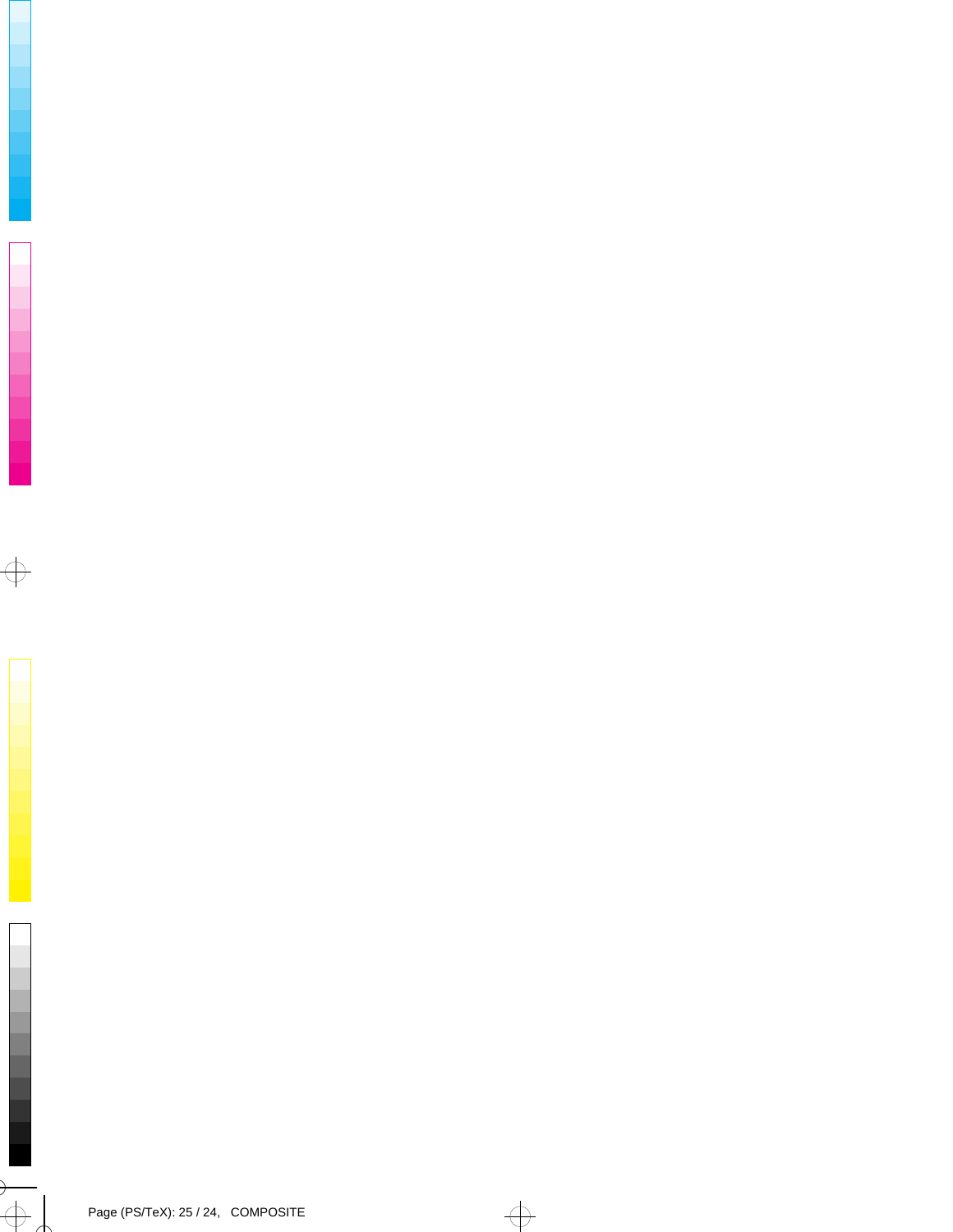# **Bibliography**

- [1] S. Attal. *The Theory of Quantum Noises*. book in preparation. Springer Verlag.
- <span id="page-25-8"></span><span id="page-25-0"></span>[2] S. Attal and A. Joye. The Langevin equation for a quantum heat bath. *J. Funct. Anal.*, 247(2):253–288, 2007.
- <span id="page-25-9"></span>[3] S. Attal and Y. Pautrat. From repeated to continuous quantum interactions. *Ann. Henri Poincaré*, 7(1):59–104, 2006.
- [4] S. Attal and Y. Pautrat. From (*n*+1)-level atom chains to *n*-dimensional noises. *Ann. Inst. H. Poincaré Probab. Statist.*, 41(3):391–407, 2005.
- <span id="page-25-10"></span>[5] S. Attal and C. Pellegrini. Stochastic Master Equations for Quantum Heat Bath. preprint, 2009.
- <span id="page-25-3"></span>[6] V. P. Belavkin and O. Melsheimer. A Stochastic Hamiltonian Approach for Quantum Jumps, Spontaneous Localizations, and Continuous Trajectories. *Quantum Semiclass.Opt.* 8 167 (1996).
- <span id="page-25-4"></span>[7] V. P. Belavkin and O. Melsheimer. Quantum Diffusion, Measurement and Filtering. *Probability Theory And Its Applications* 38 742 (1993).
- <span id="page-25-1"></span>[8] A. Barchielli and V. P. Belavkin. Measurements continuous in time and a posteriori states in quantum mechanics. *J. Phys. A*, 24(7):1495–1514, 1991.
- <span id="page-25-6"></span>[9] A. Barchielli and M. Gregoratti. Quantum Trajectories and Measurements in Continuous Time The Diffusive Case. *Lecture Notes in Physics* , Vol. 782
- <span id="page-25-5"></span>[10] A. Barchielli. Applications of quantum stochastic calculus to quantum optics. In *Quantum probability & related topics*, QP-PQ, VI, pages 111–125. World Sci. Publ., River Edge, NJ, 1991.
- <span id="page-25-7"></span>[11] A. Barchielli. Stochastic differential equations and a posteriori states in quantum mechanics. In *Proceedings of the International Quantum Structures Association, Part II (Castiglioncello, 1992)*, volume 32, pages 2221–2233, 1993.
- <span id="page-25-2"></span>[12] A. Barchielli. Continual measurements in quantum mechanics and quantum stochastic calculus. In *Open quantum systems. III*, volume 1882 of *Lecture Notes in Math.*, pages 207–292. Springer, Berlin, 2006.

 $\bigoplus$ 

Page (PS/TeX): 26 / 25, COMPOSITE

 $\rightarrow$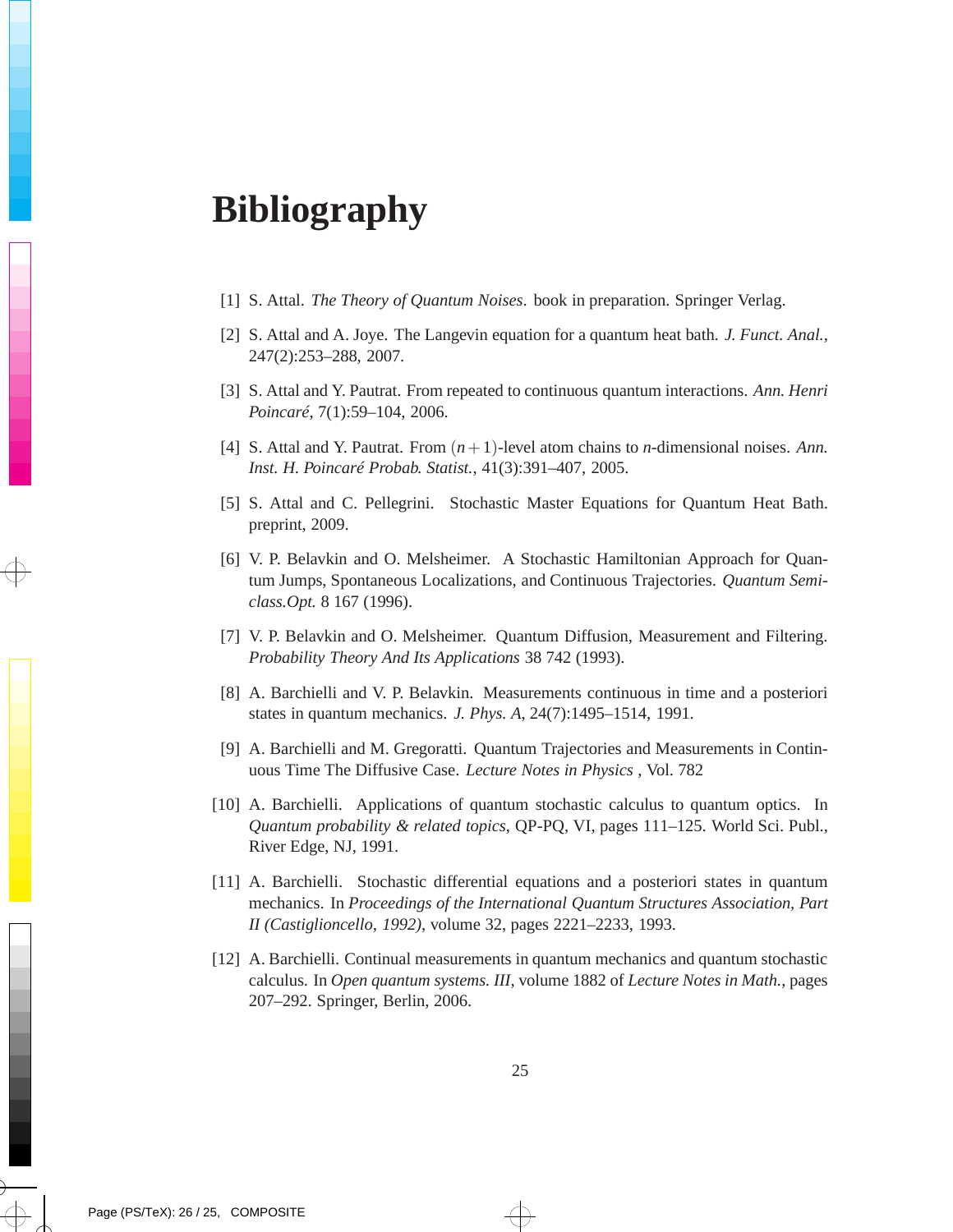- <span id="page-26-5"></span>[13] A. Barchielli and F. Zucca. On a class of stochastic differential equations used in quantum optics. *Rend. Sem. Mat. Fis. Milano*, 66:355–376 (1998), 1996.
- [14] A. Barchielli and A.M. Paganoni. On the Asymptotic Behaviour of Some Stochastic Differential Equations for Quantum States *Infinite Dimensional Analysis, Quantum Probability*, Vol. 6 No 2 (2003) 1–21.
- <span id="page-26-6"></span>[15] A. Barchielli and A.S. Holevo Constructing Quantum Measurement Processes via Classical stochastic Calculus *Stochastic Processes and their applications* **58** 293–317 1995.
- <span id="page-26-9"></span>[16] L. Bruneau, A. Joye and M. Merkli Asymptotics of repeated interaction quantum systems, *Journal of Functional Analysis*, **239**, (2006), p. 310-344 .
- [17] L. Bruneau, A. Joye and M. Merkli Random Repeated Interaction Quantum Systems *Communications in Mathematical Physics* **284** (2008), p. 553-581.
- <span id="page-26-10"></span>[18] L. Bruneau, A. Joye and M. Merkli Repeated and Continuous Interactions in Open Quantum Systems *Annales Henri Poincar*, **10**, (2010), 1251-1284.
- <span id="page-26-8"></span>[19] L. Bouten, M. Guță, and H. Maassen. Stochastic Schrödinger equations. *J. Phys. A*, 37(9):3189–3209, 2004.
- <span id="page-26-2"></span>[20] H. P Breuer and F. Petruccione 2002 The theory of open quantum systems (New York: Oxford University Press)
- [21] E.B. Davies. *Quantum theory of open systems*. Academic Press [Harcourt Brace Jovanovich Publishers], London, 1976.
- <span id="page-26-3"></span>[22] L. Diósi Stochastic pure state representation for open quantum systems Phys.Lett. 114A, 451-454 (1986)
- <span id="page-26-4"></span>[23] L. DiósiComments on continuous observation in quantum mechanics Phys.Rev. D33, 3785-3788 (1986) IF
- <span id="page-26-7"></span>[24] L. DiósiContinuous quantum measurement and Ito-formalism Phys.Lett. 129A, 419- 423 (1988)
- <span id="page-26-0"></span>[25] S. Haroche. Quantum information in cavity quantum electrodynamics: logical gates, entanglement engineering and 'Schrödinger-cat states'. *R. Soc. Lond. Philos. Trans. Ser. A Math. Phys. Eng. Sci.*, 361(1808):1339–1347, 2003. Practical realizations of quantum information processing (London, 2002).
- <span id="page-26-1"></span>[26] S. Gleyzes, S. Kuhr, C. Guerlin, J. Bernu, S. Deleglise, U B. Hoff, M. Brune, J-M. Raimond and S. Haroche. Quantum jumps of light recording the birth and death of a photon in a cavity *Nature* **446**, 297–300, 2007.
- [27] J. Jacod. *Calcul stochastique et problèmes de martingales*, volume 714 of *Lecture Notes in Mathematics*. Springer, Berlin, 1979.

 $\rightarrow$